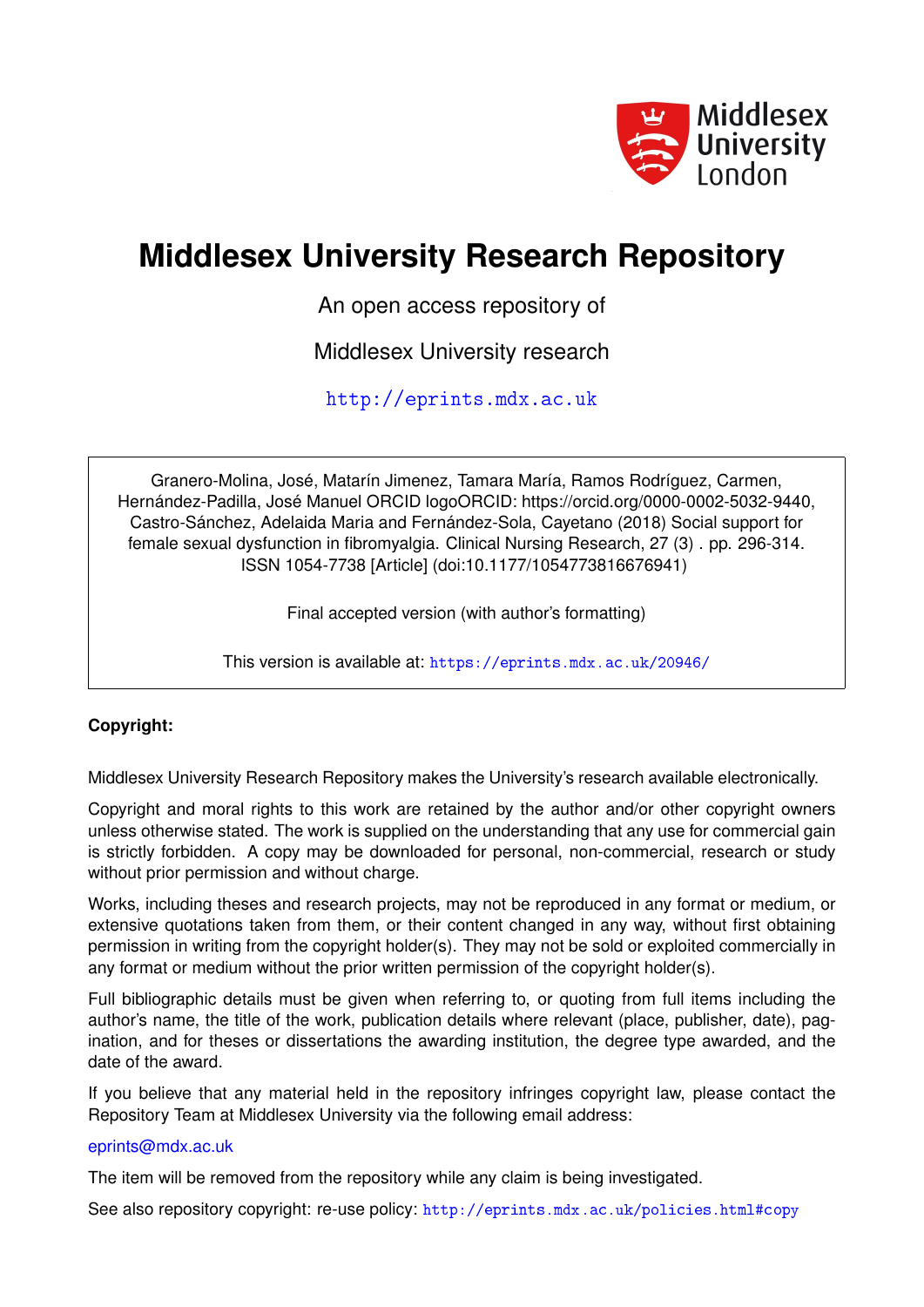#### **TITLE**

## **SOCIAL SUPPORT TO FEMALE SEXUAL DISFUNCION IN FIBROMYALGIA**

## **AUTHORS**

1. José Granero-Molina. PhD, RN, Senior Lecturer, Department of Nursing, Physiotherapy and Medicine. University of Almeria, Spain. Research Associate, Faculty of Health Sciences, Universidad Autónoma de Chile, Temuco, Chile. Phone: +34- 950214589. E-mail: jgranero@ual.es

2. Tamara María Matarín Jiménez. RN, MSc. Motril Hospital, Granada. Andalusian Health Service, Spain. Phone: 666382656. E-mail: tamaramatarinjimenez@hotmail.es

3. Carmen Ramos Rodríguez. Psychology Degree. Fibromyalgia Association of Almería. Phone: 637250493. E-mail: carmen\_university@hotmail.com

4. José Manuel Hernández-Padilla, PhD. RN. Lecturer, Adult, Child and Midwifery Department, School of Health and Education, Middlesex University, London, UK. Email: J.Hernandez-Padilla@mdx.ac.uk.

5. Adelaida María Castro-Sánchez. PhD. Physiotherapy Degree. Senior Lecturer, Department of Nursing, Physiotherapy and Medicine. University of Almeria, Spain. Phone: +34-950214597. E-mail: adelaid@ual.es

6. Cayetano Fernández-Sola. PhD, RN, Senior Lecturer, Department of Nursing, Physiotherapy and Medicine. University of Almeria, Spain. Research Associate, Faculty of Health Sciences, Universidad Autónoma de Chile, Temuco, Chile. Phone: +34- 950214570. E-mail: cfernan@ual.es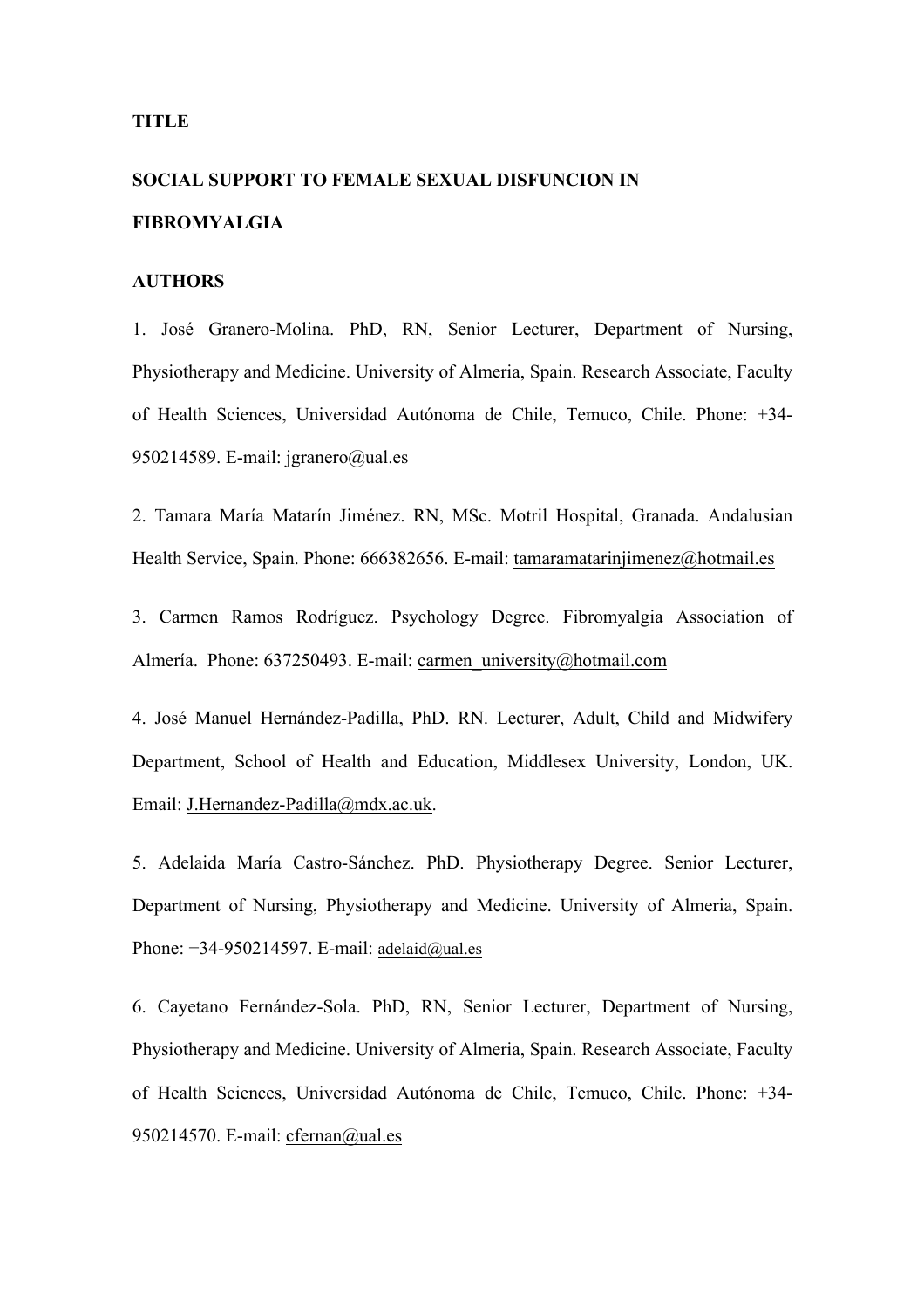## **AUTHOR CORRESPONDENCE**

José Granero-Molina. Department of Nursing, Physiotherapy and Medicine. Faculty of Health Sciences. University of Almeria. Carretra Sacramento S/Nº, La Cañada de San Urbano, Almería, Spain. Phone: +34-950214589. E-mail: jgranero@ual.es

## **KEYWORDS**

Fibromyalgia, sexual dysfunction, female, phenomenology.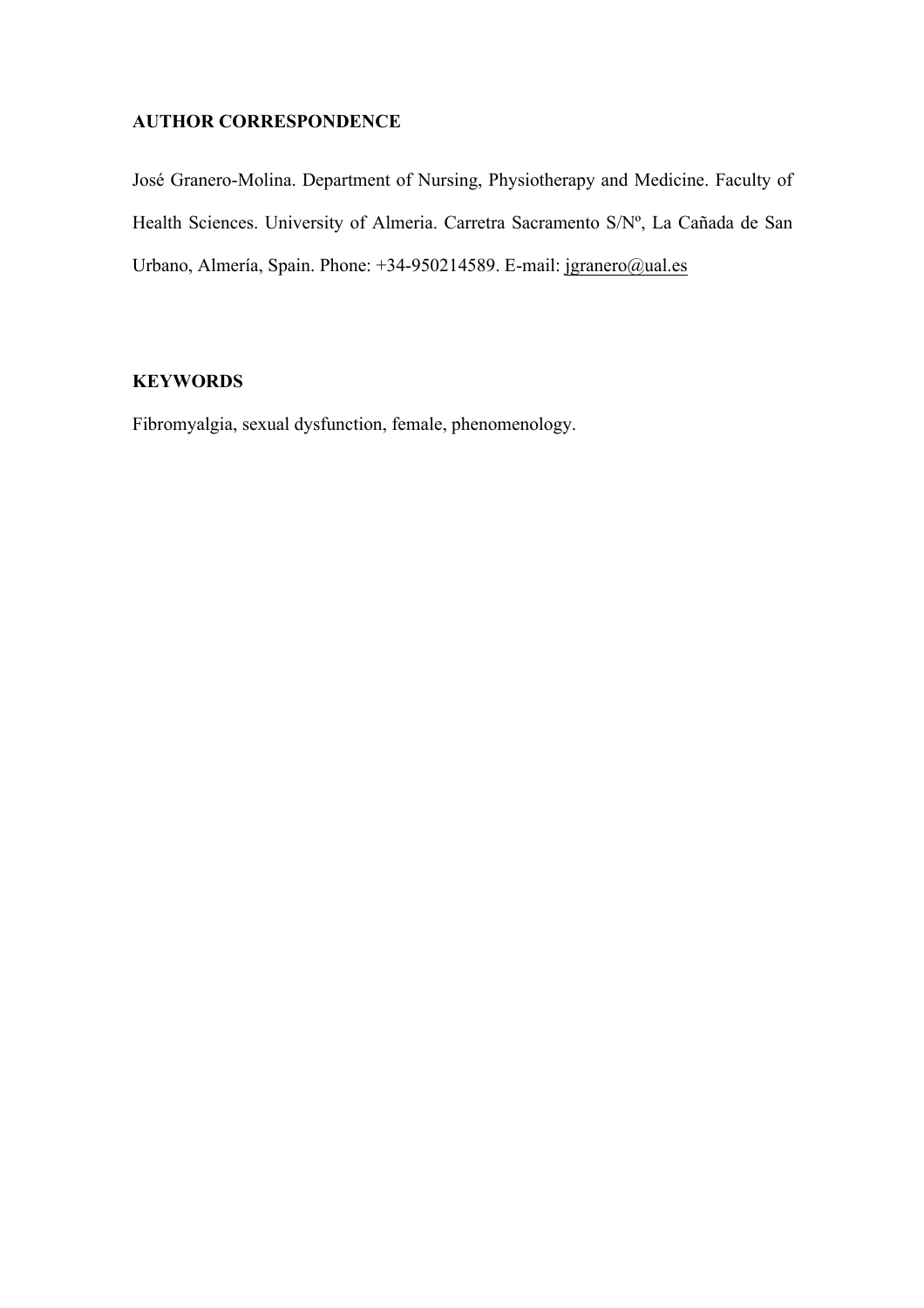### **ABSTRACT**

The aim of this study is to describe and understand experiences related to social support for women with fibromyalgia who suffer from sexual dysfunction. An interpretive qualitative research methodology based on Gadamer's philosophical hermeneutics was used. Data collection included a focus group and in-depth interviews with 13 women who averaged 44.8 years of age and 14.3 years since being diagnosed with fibromyalgia. Data were analyzed using Fleming's method and two themes were identified: 'searching for understanding in socio-family support' and 'lack of formal support regarding fibromyalgia patient´s sexuality'. The partner constitutes the main support for women with fibromyalgia. Although they can find understanding and social support in patient associations, they lack formal support from healthcare professionals. Women demand trusted and expert professionals, like sexologists and nurses, in order to carry out a multidisciplinary approach to tackle sexual dysfunction associated with fibromyalgia.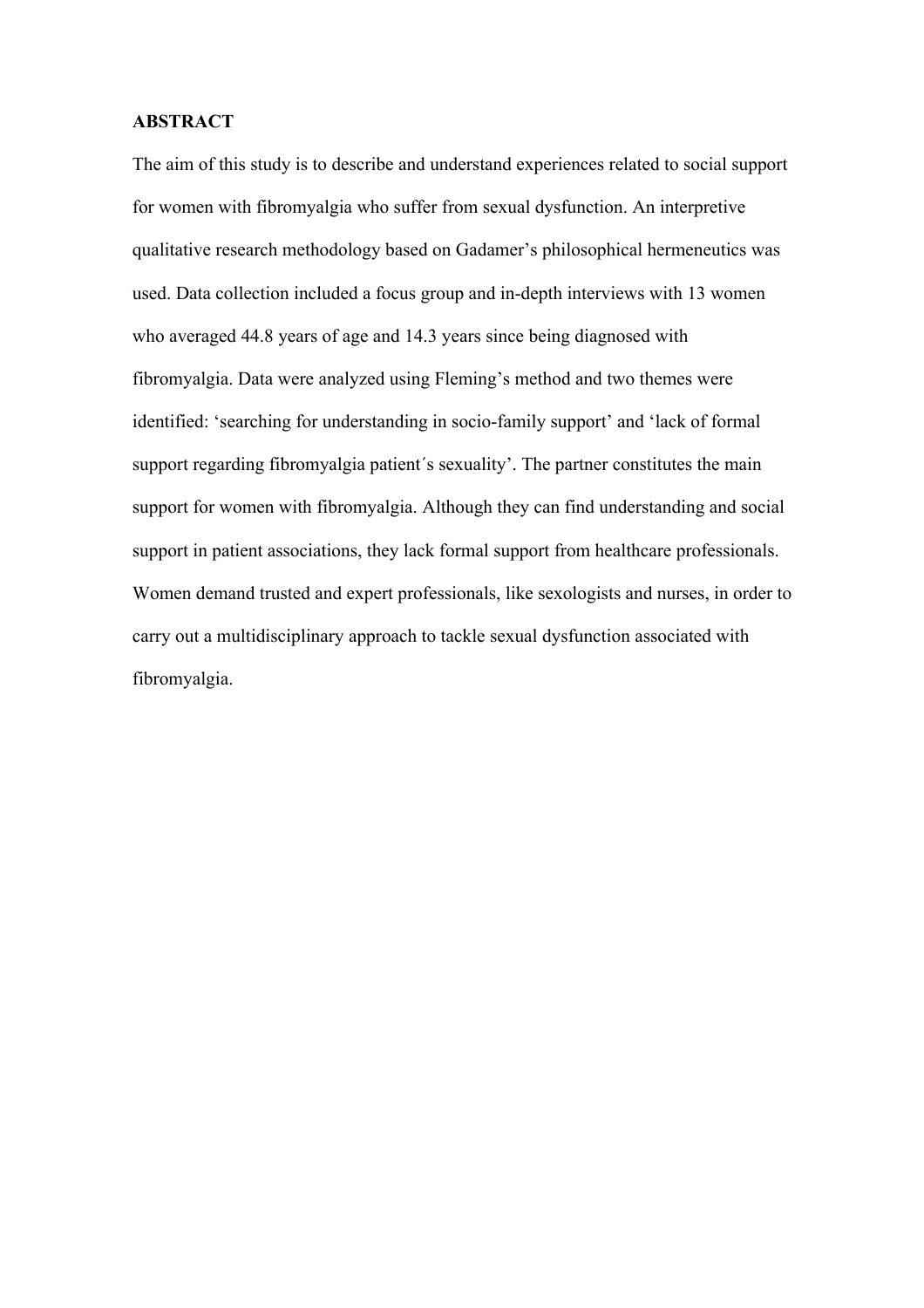#### **INTRODUCTION**

Fibromyalgia (FM) is a non-articulate rheumatic syndrome characterized by chronic musculoskeletal pain and multiple pain points when pressure is applied to the body. Worldwide, the prevalence of FM is 2.7 % (Queiroz, 2013) and reaches 2.4% in Spain (MHSPE, 2011). It is a syndrome that is difficult to diagnose and mainly affects women, altering their physical and emotional functioning as well as their sexual health (Zielinski, 2013). Studies have associated FM with the following psychiatric comorbidities: major depression, mood, bipolar and panic disorders (Bazzichi et al., 2013), problems with coping, and social stigma (Sin & Madden, 2008; Armentor, 2015). FM has also been related to female sexual dysfunction (FSD) (Kalichman, 2008; Ablin, Gurevitz, Cohen, & Buskila, 2011; Rico-Villademoros et al., 2012; Burri, Greven, Leupin, Spector, & Rahman, 2012), affecting desire, pleasure, pain and intimate relationships (Tristano, 2009). Although the multifactorial character of FSD in FM has been acknowledged (Ablin et al., 2011; Yilmaz, Yilmaz, & Erkin, 2012), research regarding family, work and social support is lacking.

## **BACKGROUND**

FM is a chronic illness with unknown physiopathological mechanisms; related research has mainly focused on its etiology (Häuser, Koss, Üceyler, Klose, & Sommer, 2011), physical problems, treatment and therapy (Lisboa, Sonehara, Oliveira, Andrade, & Azevedo, 2015). While a history of surgical procedures, emotional trauma or sexual abuse is common (Bazzichi et al., 2013), its diagnosis is eminently clinical. Together with musculoskeletal pain, hyperalgesia, allodynia, paresthesia or joint stiffness (MHSPE, 2011), FM is also characterized by generalized chronic pain (Burri, Lachance, & Williams, 2014), sleep disorders (Crooks, 2007; Amasyali et al., 2015), stress (Thiagarajah, Guymer, Leech, & Littlejohn, 2014) and fatigue (Olson, Zimka, & Stein,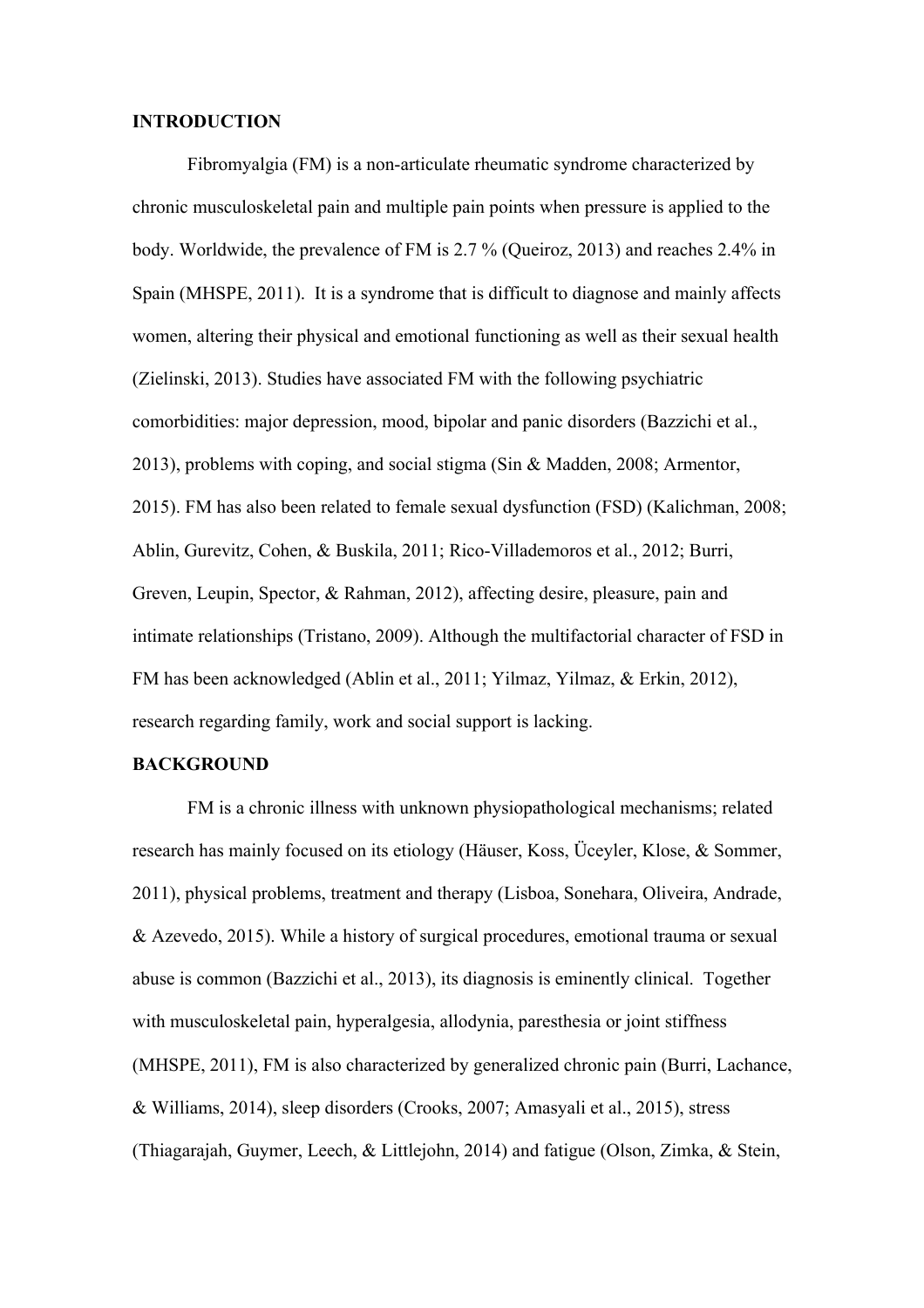2015). The American College of Rheumatology (ACR) established a set of basic diagnostic criteria for FM in 1990. These diagnostic criteria were modified to focus on: widespread pain (number and location of areas in which the patient has had pain over the last week), symptom severity (fatigue, waking up unrefreshed, and cognitive symptoms), symptoms have been present at a similar level for at least 3 months and the patient does not have a disorder that would otherwise explain the pain (Wolfe et al., 2010).

FM compromises women's physical, mental and emotional well-being and can affect their quality of life (Zielinski, 2013; Anyfanti et al., 2015) and sexuality (Tristano 2009; Ablin et al., 2011; Burri et al., 2012; Amasyali et al., 2015). FSD is common in women with FM, being related to neurovegetative symptoms (Blazquez, Ruiz, Aliste, García-Quintana, & Alegre, 2015), pain during sexual intercourse (Kalichman, 2008; Bazzichi et al., 2012), decreased lubrication (Burri et al., 2012) or affected pelvic floor muscles (Lisboa et al., 2015). Together with depression (Orellana, Gratacós, Galisteo, & Larrosa, 2009; Bazzini et al., 2013) and stress (Burri et al., 2012; Thiagarajah et al., 2014), FM is also related to hypoactive sexual desire (Yilmaz et al., 2012) and decreased libido (Ablin et al., 2011), possibly even producing an aversion to sexual relations (De Castro et al., 2013).

Together with the physical symptomology (Bazzichi et al., 2013), the multifactorial character of FSD in FM has highlighted the need to explore subjective experiences. Corporality (Råheim & Håland, 2006), stigma (Armentor, 2015), selfmanagement (Schulman-Green, Jaser, Park, & Whittemore, 2016), coping (Sim & Madden, 2008) and social support (Armentor, 2015; Poh et al., 2016), are all factors that can compromise quality of life for these women and their partners (Tutoglu, Boyaci, Koca, Celen, & Korkmaz, 2014). Several studies have highlighted the importance of the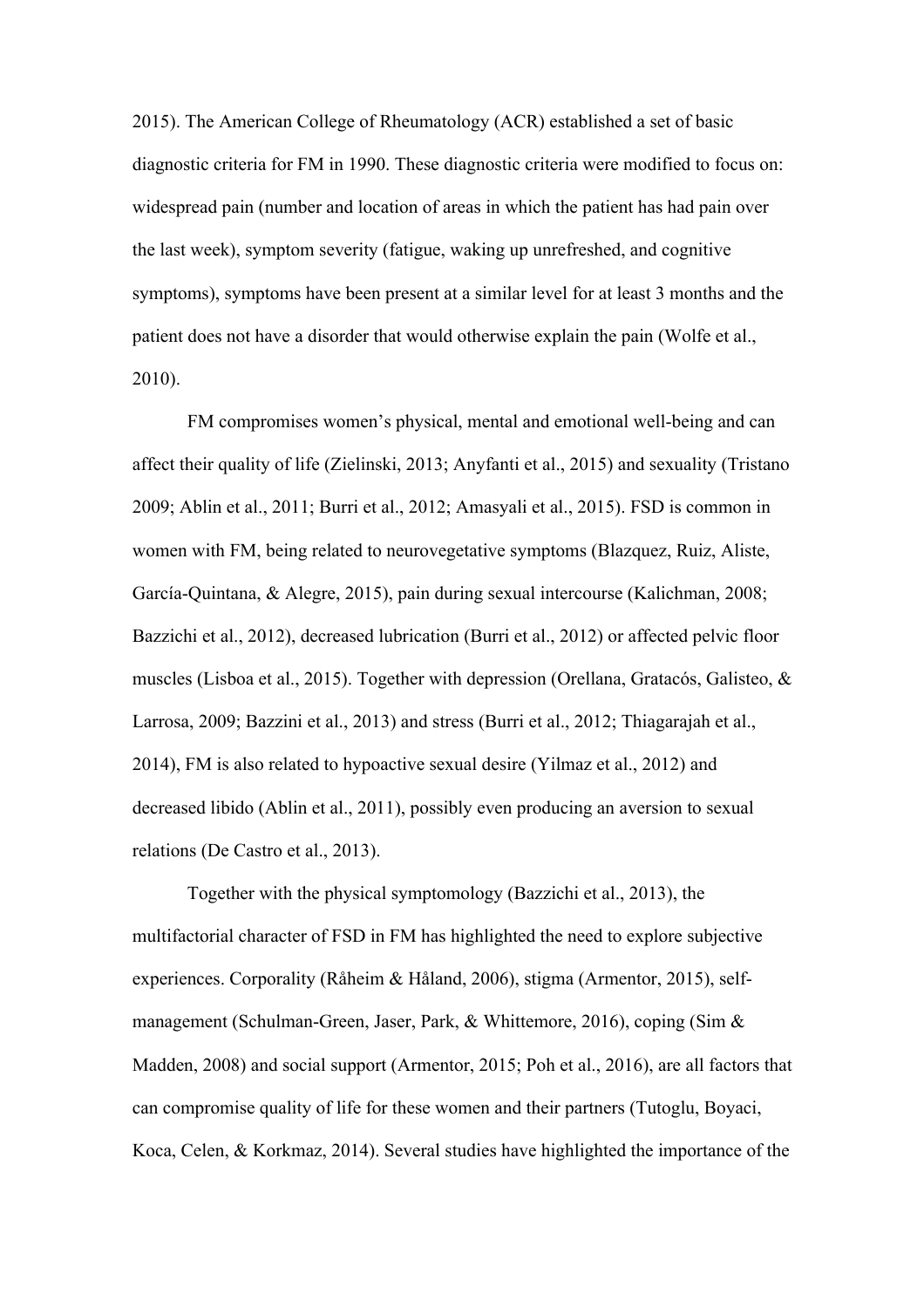partner, family (Kengen Traska, Rutledge, Mouttapa, Weiss, & Aquino, 2012), social relationships (Grape, Solbrække Kirkevold, & Mengshoel, 2015), work environment (Juuso, Skär, Olsson, & Söderberg, 2014), and support groups (Arnold et al., 2008) as part of the social support to FM patients. We explored 46 articles regarding FM and FSD worldwide, seven of which were carried out in the authors' country. We did not find any literature specifically focused on social support for women suffering from FSD associated with FM. Consequently, there is a need for more literature to address the effects of social support with regard to sexual dysfunction. Together with treatment or therapy, it is also necessary to further explore understanding in the social support systems for FSD in FM from the point of view of the women themselves. We have employed Callista Roy's model (Roy, 2009) as a theoretical framework for this qualitative research. When faced with a lived experience or focal stimulus, nurses can contribute to improve individuals' and groups' adaptation level with regard to the physiological, self-concept, role function and interdependence modes. FSD in FM is a focal stimulus that affects identity and spousal and social relationships, together with those related to family and work, triggering a coping process in order to find adaptive responses.

#### **Aim**

The aim of this study was to explore and understand the experiences and expectations of women with FM regarding social support systems for FSD.

#### **METHODS**

#### **Study Design**

A qualitative approach based on Gadamer's hermeneutic phenomenology was employed. The key categories in Gadamer's approach are comprehension, interpretation, fusion of horizons and prejudices. Tradition sets prejudices in the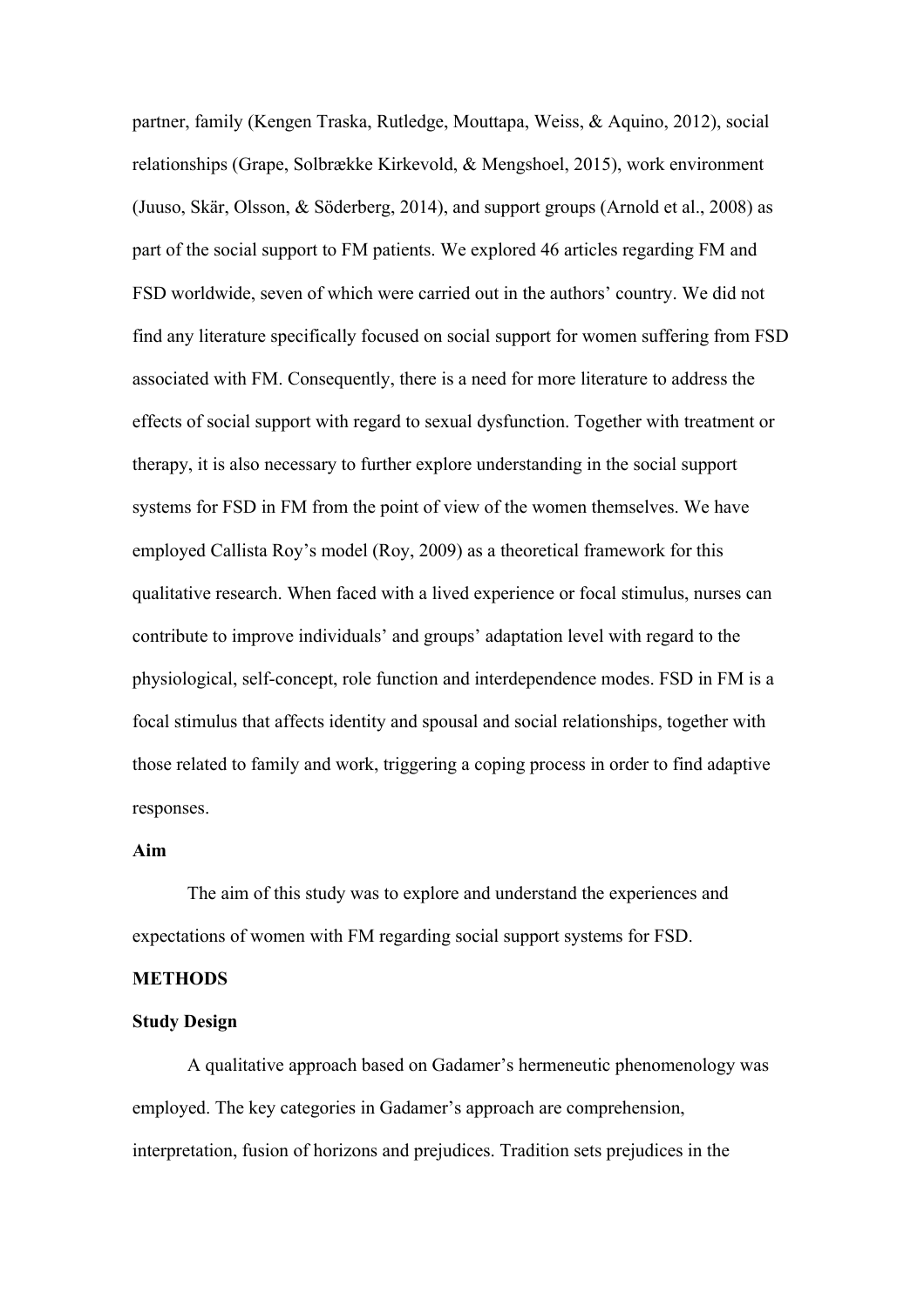individual that allow them to understand themselves within their context (Gadamer 2005). Understanding a phenomenon involves not only the present, but also our culture and history (Gadamer 2005, p. 360-377). Interpreting a text or the story of a lived experience involves a fusion of horizons. In this regard, the interpreter's horizon is fused with and incorporates the participants' horizon, thus expanding the interpretation of the latter. The study took place in the premises of the Local Fibromyalgia Association (LFA). Its 420 members are attended to by a psychologist, a nurse, a social worker and a physiotherapist.

#### **Participants**

The participants in this study were women diagnosed with FM. Using a convenience sample, participants who met the following inclusion criteria were selected: to be female, to be over 18 years old, to have been diagnosed with FM at least 1 year before the data collection and to agree to participate in the study. A total of 16 women initially agreed to participate but three dropped out before data collection due to a FM flare, sciatic pain and medical appointment respectively. Of the total number of participants, five women comprised the focus group (FG) while eight women participated in in-depth interviews.

## **Data collection**

Data collection was completed between April and June 2014. A FG and in-depth interviews were performed. The FG started with the question, "What are your experiences related to female sexuality and FM?" After 40 minutes, the final question, "Is there anything else you would like to add on the topic?" was asked. The in-depth interviews allowed for the exploration of emerging themes – themes that are little studied and more inaccessible. All of the interviews were individual, private and lasted an average of 35 minutes. The participants' responses were recorded and transcribed,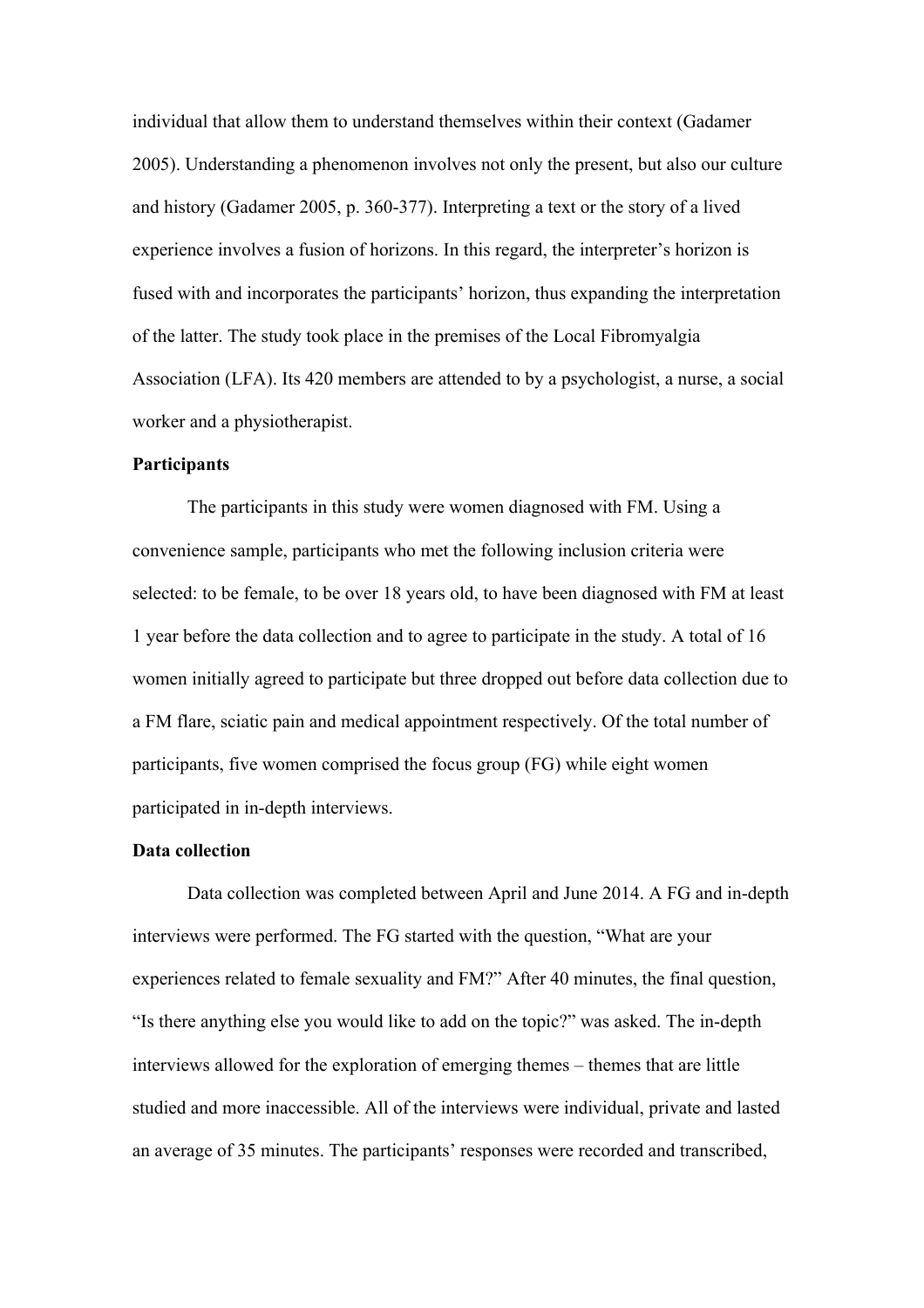together with the field notes. Data collection was stopped after data saturation was reached, recording the information and creating a hermeneutic unit with the aid of the computer program Atlas-ti 7.0.

## **Data analysis**

In line with a Gadamerian-based hermeneutic research method, in the analyses of FGs and interviews, a modified form of the stages developed by Valerie Fleming was used (Fleming, Gaidys, & Robb, 2003). The first step was to decide if the research question was relevant in relation to the methodological assumptions; the researchers decided it was. In the second stage, the researchers reflected upon the topic in order to identify preconceived ideas regarding FM and sexuality in women. Our preunderstanding derived from our research and experiences of therapy and care of women with FM. The third step was to achieve understanding via dialogue with the participants. Conversations between the researcher and the participants aimed to achieve a deep understanding of the phenomenon through a fusion of horizons. New questions arose during this stage, "What needs are related to sexuality for women with FM?" and "What role does desire play?". The fourth stage aimed to comprehend the phenomenon through dialogue with the text. An open reading of the transcriptions demonstrated that the phenomenon was poorly defined and that female sexuality is often forgotten in FM. The participants' experiences and the researchers' horizons were re-examined in light of the complete text, asking new questions, "How do the women channel their demands?" or "What role do the women assign to the partner and the healthcare professionals?" Examining each sentence allowed us to identify units of meaning, sub-themes and themes. In the fifth stage, reliability of the qualitative data was established. In order to increase trustworthiness, triangulation between researchers was performed; three researchers analyzed the data separately, discussing any differences until reaching an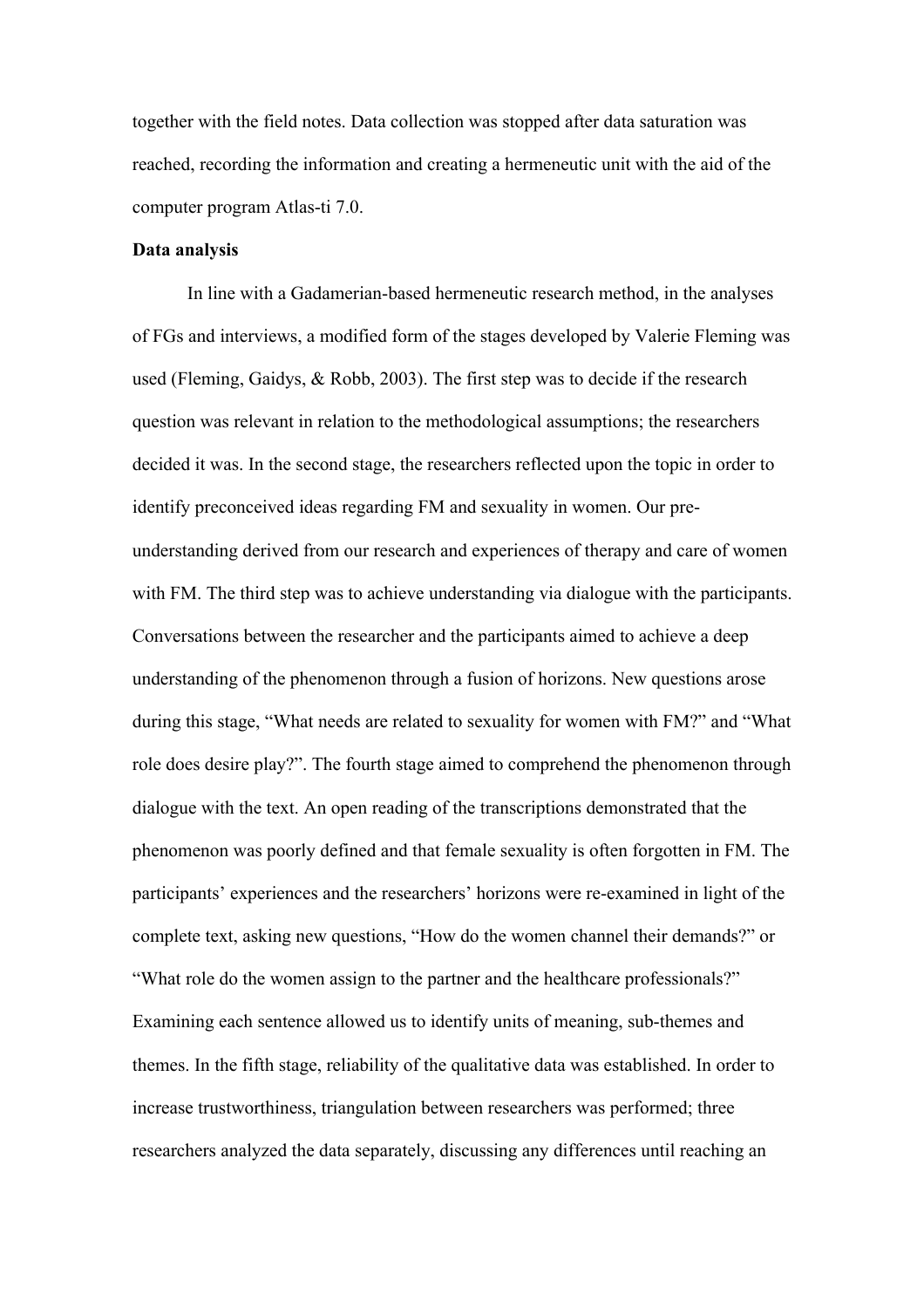agreement. Interview settings were described so as to improve transferability. In order to guarantee dependability, recordings, data analysis, notes and interview guides have all been kept. To ensure confirmability, the participants verified the results.

## **Ethical considerations**

Ethics approval was obtained from the Research Ethics Committee. Before obtaining consent from the participants, the researchers informed them of the study both verbally and in writing. The anonymity of the women was ensured, together with the possibility of accessing results after the study finished.

#### **RESULTS**

The definitive sample was comprised of 13 women with an average age of 44.8 years (SD=±9.18; range=22-56) and an average of 14.3 years since being diagnosed with FM. The participants' characteristics are provided in table 1. Two themes emerged from the data related to social support for women with FM and sexual dysfunction, and can be seen together with their subthemes and units of meaning in table 2.

## **1. Searching for understanding in socio-family support.**

According to Callista Roy's model, social and spiritual elements together with those related to role and interdependence with close friends or family constitute methods of adaptation involved in the coping process. The participants stated that women with FM need family and social support, together with understanding from those who surround them, something that they generally find in their partners.

## **1.1. The partner: the first link of support for FSD in FM.**

The women with FM in our study agreed on the need for support from their partner, whom they considered to be a vital aspect in moving forward with their daily lives. Intimate relations may be affected for women with FM and adapting means sharing with their partner and reaching understanding. In cases of an early diagnosis, the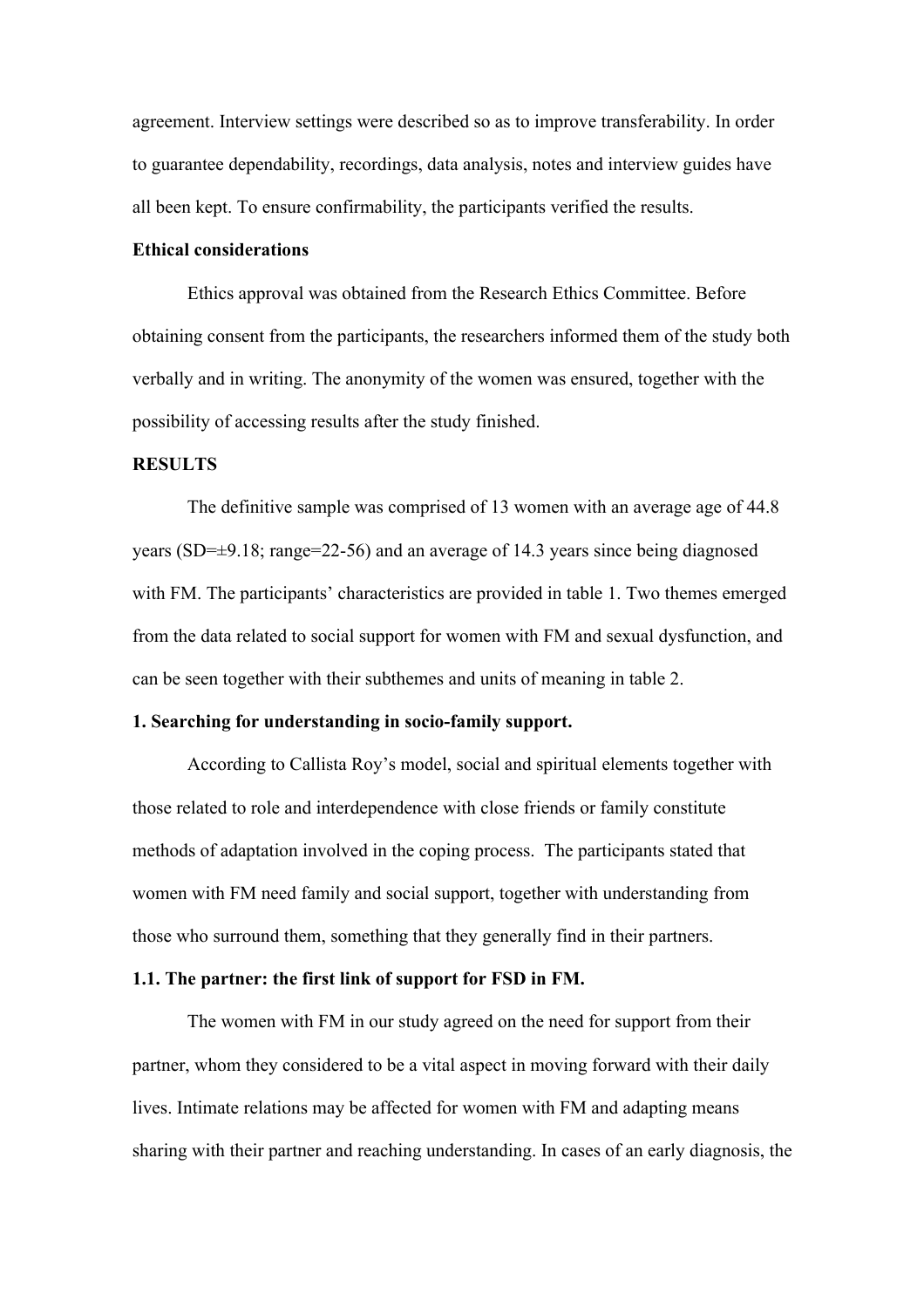partner shares in the development of the illness and its repercussions for sexual relations from the beginning, being actively involved in the search for solutions:

*Once I was diagnosed with FM, since we were going out, he has been taking me to have massages and stuff. Because I was in terrible pain - I had contractures and so I had loads of massages…and so on for years and years.* (WFM4)

Living with the illness implies a joint adaptation process for both the women and their partners. The effects of this process are highlighted in aspects of their sex life, where they share intimate and private experiences. On many occasions, it is the men who take the initiative and provide the necessary support for their partners:

*His support is so important. He helps me at home, he takes me everywhere – he takes me places, he picks me up. ... He understood straightaway.* (WFM6)

This initiative and support from the partner also extends to the search for information regarding possible solutions to the sexual problems associated with FM:

*Yes, in fact, it was him who started to look into what it could be, what I could have and we went to hospital. He is my main support.* (WFM1)

The women need their spouses to be involved in their sex lives; to accompany them to informative talks where they learn to understand in more depth what is happening to them, how FM affects sexuality and how to find solutions. However, their ultimate objective is to increase their comprehension of the women and their illness, to understand their behavior and attitudes:

*… it would be good if they explained it to the partners, that when you have a strong chronic pain, you are physically not up to having a sexual relationship and that if you need to rest while having sex, that's quite normal, because physically, your body needs to rest.* (WMF8)

**1.2. Breakdown of relationships: living with the threat.**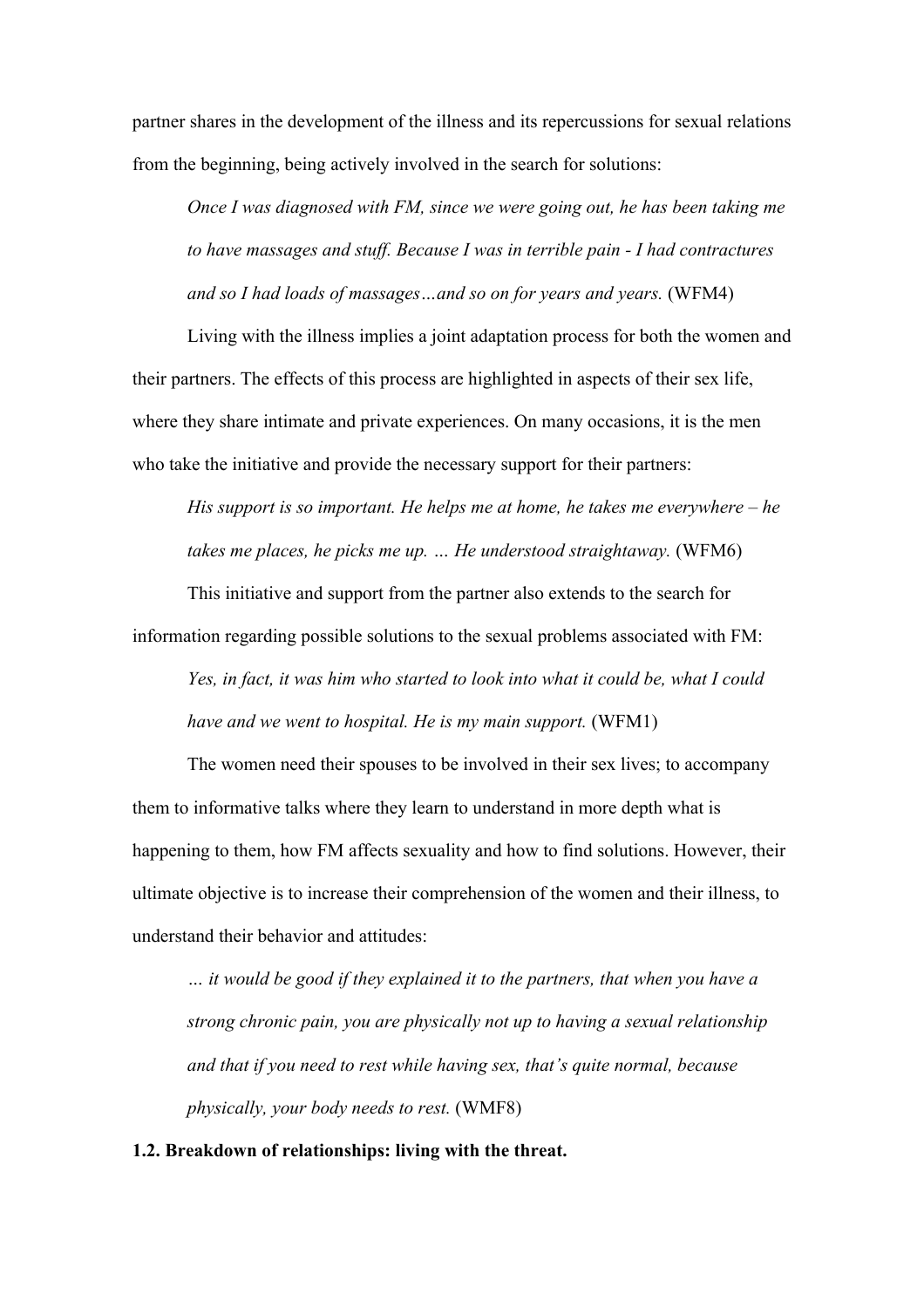Women with FM experience several changes to their body and relate them to factors such as the menopause or pharmacological treatments used to control symptoms. It is the women themselves who seem to self-impose a negative body image based on gaining weight and feeling bloated or in pain.

*He's fine, he says that it's OK. He knew me before and he knows me now but for me it's not the same because I see myself so differently.* (WFM1)

The patients reported a negative perception of their body image. However, the partners seem to adapt well to FSD associated with FM; they do not reject their wives because of their physical appearance, attitude or evasive sexual behaviors. In fact, they find them to be attractive and sexually desirable, which is described as a source of support by the participants:

*… in his eyes, I'm always beautiful – I'm beautiful to him. It makes me emotional (smiles affectionately) because it's true, because I'm like this (pulls at T-shirt). I walk into the kitchen and say, "Ugh, I'm so fat" and he says, "You're beautiful - you're beautiful and you're really hot!" (laughs).* (WFM4)

Although the women with FM spoke positively of their partners, they are still afraid that they do not understand them  $-$  a fear which they live with every day of their lives. They constantly fear that their partners will not fully be able to assimilate what is happening to them. Even if their partners encourage them or try to cheer them up, the women believe that they are trying to help but that they do not truly understand:

*It's like he's waiting for me to be like I was before. How do you explain to someone who is completely healthy that you just can't do it? Just no, just with the slightest touch…, and that's apart from not feeling like it.* (FG)

The fear of the partner's incomprehension results in a lack of desire and the belief that they are not satisfying their partner's sexual needs. Consequently, feelings of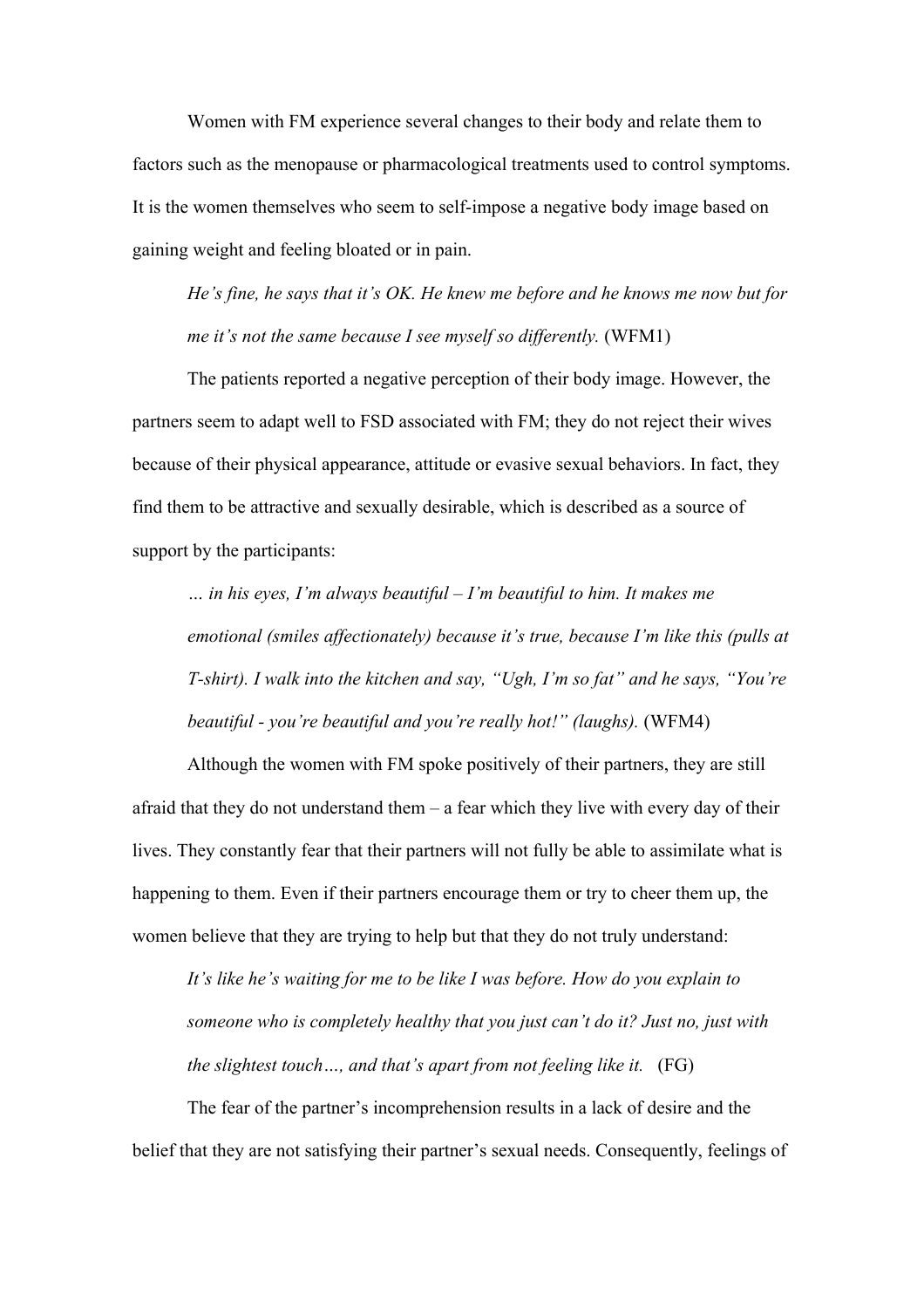anxiety and fear emerge. They live in constant fear that their partner, faced with an unfulfilling sexual life, will tire of the situation and leave them:

*I think he might get fed up of it. I've spoken to him about it and he told me no, never. He shows his affection towards me… but it's me who puts up the barriers.* 

(WFM1)

The problem is that FM creates a new situation, one to which the partner may not adapt or assimilate. In terms of our framework, it is a focal stimulus that requires adaptation, not only from the person affected, but also from those closest to her:

*… that was one of the reasons for breaking up – he didn't manage to take it in, how I am.* (WFM7)

This lack of adaptation in terms of FSD associated with FM causes distancing and a lack of family and spousal support. If the partner is not able to understand the changes in the woman's life and adjust accordingly in everyday life, including sexual relations, it may lead to a breakdown of the relationship:

*So I decided that the best thing for me was to leave him*, *because someone who doesn't support me, who's not always there for me, isn't worth it.* (WFM7)

#### **1. 3. Patient associations as a source of social support for FM.**

Two pillars of the coping process are adapting the group's self-concept, focused on psychosocial and spiritual elements, and adapting roles, focused on the role that the person plays in society. Although the women speak about FM with family members, this does not occur with sexuality. The intimate nature of sexual problems, together with the need for the women to be strong and not overwhelm their close family with their worries, could explain this silence:

*At home I talk about the illness a bit with my daughter, just between ourselves, the changes,… but no, not about sex.* (WFM3)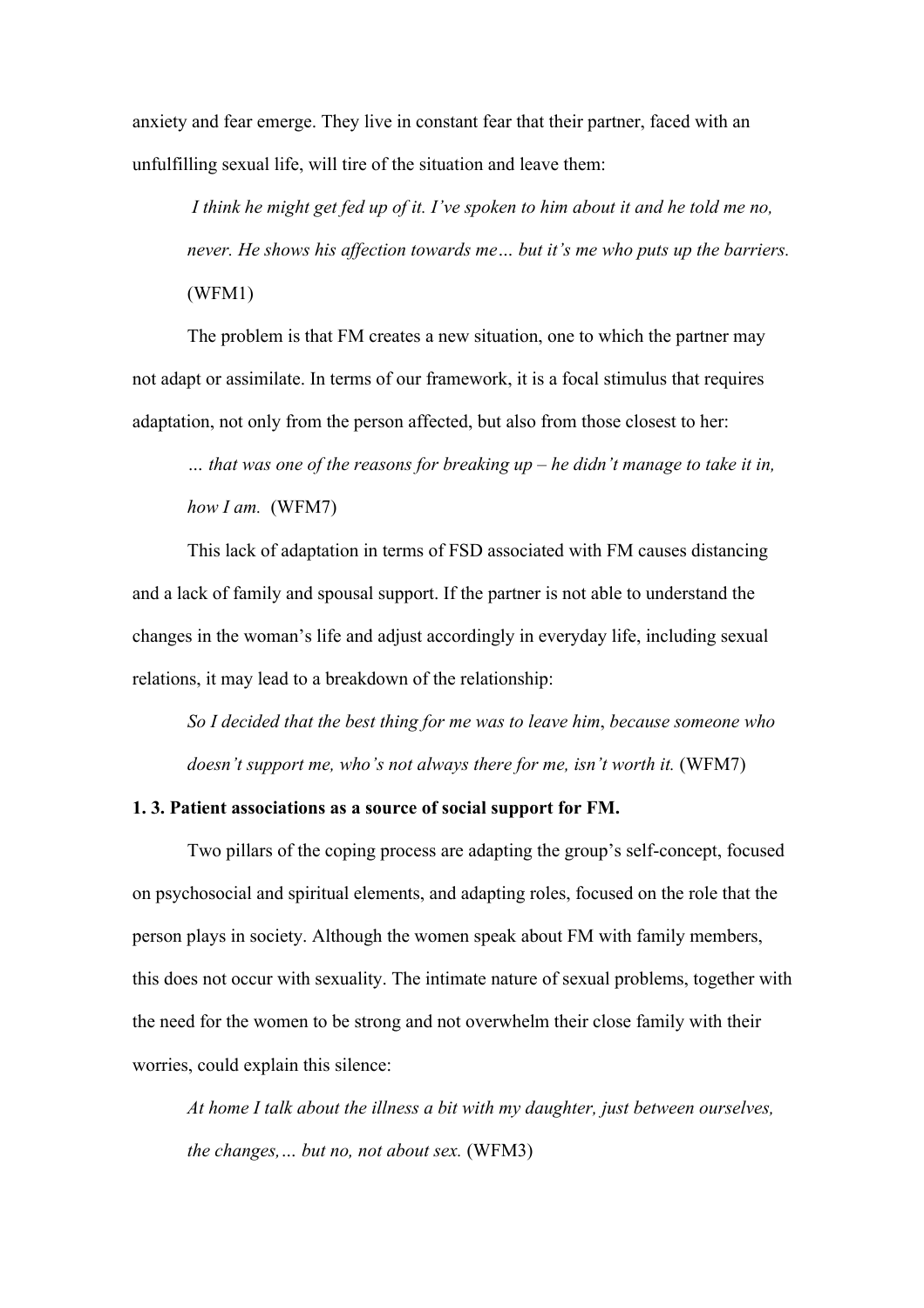The participants in our study recognized the role of their partner as a source of support. Nonetheless, the understanding of sexual disorders associated with FM seemed to be a subject for only the women themselves:

*Yes, he understands me… but I think they understand me better here (at the association*). Normally women with FM understand each other better. (WFM7)

The LFA plays a vital part in providing social support for these women. They feel understood, not judged, and able to share experiences without hiding anything, helping each other to face the illness.

*Since I've been coming to the association, I've come to understand FM. Now, being here with other people and seeing they have the same symptoms as you and everything... it's like you understand the illness better.* (WFM2)

Although the women recognized the active role the partner plays in the search for solutions to FSD in FM, they also said that their partners were reluctant to take part in LFA activities.

*I'm coming to the association because of him. The only thing he needs to do now is come to the association himself – that's something I haven't managed to get him to do yet.* (WFM4)

#### **2. Lack of formal support regarding FM patient's sexuality.**

For women with FM, the support they can receive from the health system and professionals is essential. However, in the majority of cases they are met with a lack of understanding and a distant, disinterested attitude. From the participants' testimonies, it can be deduced that healthcare professionals focus on physiological and physical adaption. Social aspects and those related to role and interdependence are ignored, despite being strongly related to FSD.

## **2.1. FM – a stigmatized illness.**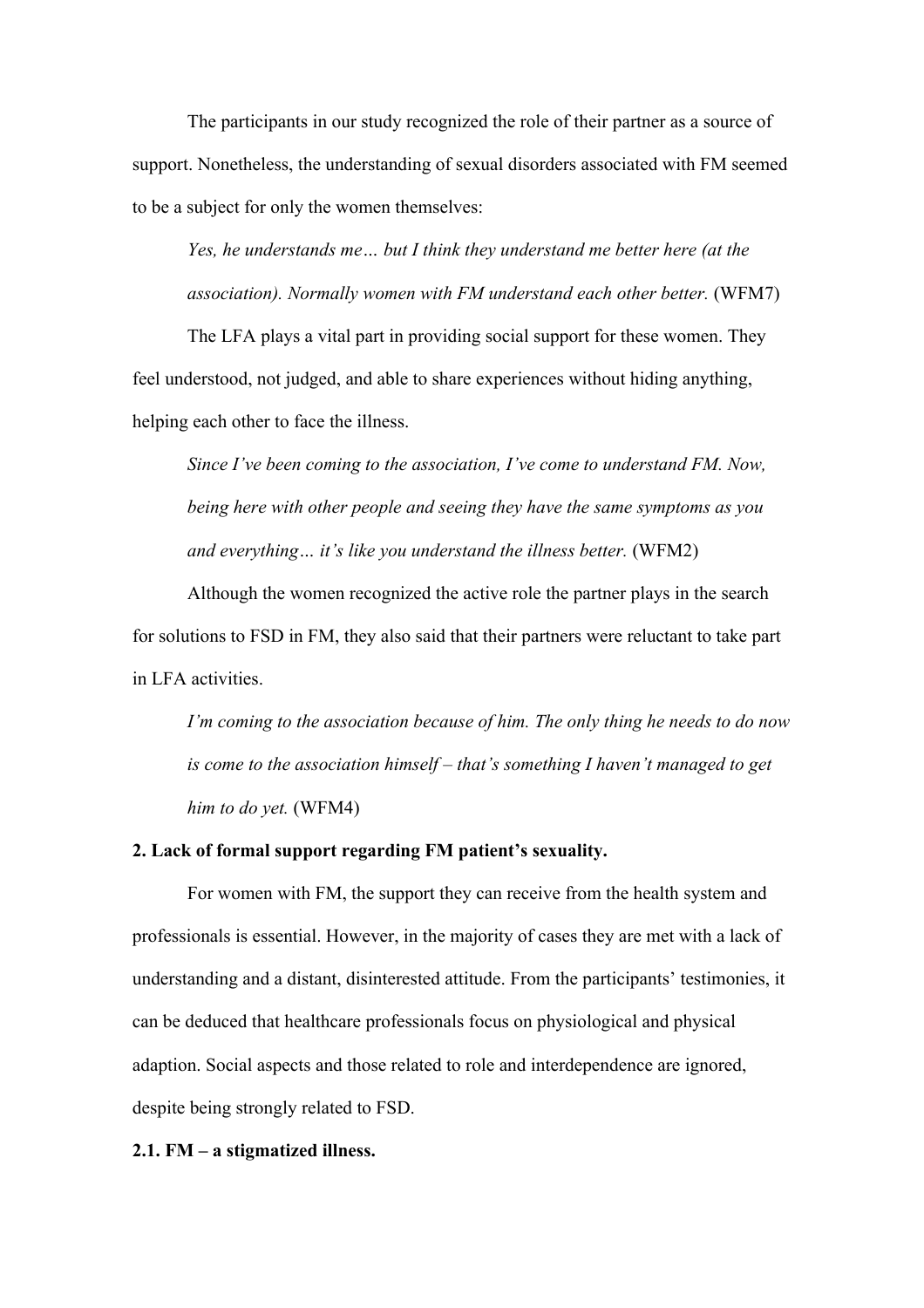Women with FM need support from healthcare professionals, but our participants feel stigmatized by the system and healthcare workers. They feel they are labeled as mentally-ill patients. Met with this lack of credibility in medical consolations, they are afraid to speak about FM and even more so about the associated sexual problems.

*The rheumatologist, no, he doesn't believe it… So I don't talk to him about FM, not to mention sexuality.* (WFM3)

According to the participants, women with FM do not receive a sense of support from healthcare professionals, who they find to have a lack of interest and belief. Together with evasive behaviors, professionals give responses based on stereotypes, causing feelings of indignation among patients:

*The only thing the traumatologist tells me when I go to see him is, "You have to lose weight". It makes you feel bad, ... you get angry.* (WFM5)

Another response from doctors is the prescription of medicines to combat pain. As such, the women become polymedicated patients, suffering from multiple side effects that do not help them either in carrying out daily activities or with their sexual problems. A clear example is the prescription of opiates:

*I took it, but the muscular weakness was so bad in my legs that I couldn't get up… I told them that I wouldn't take Tramadol® anymore or any other drug. They told me, "Well then, next time you can go to mental health".* (WFM7)

Our participants feel that they are treated as if they were psychiatric patients, being prescribed antidepressants or medicines for mental health. This disbelief propagates the stigma of FM, creating barriers that prevent the tackling of more private problems such as sexuality.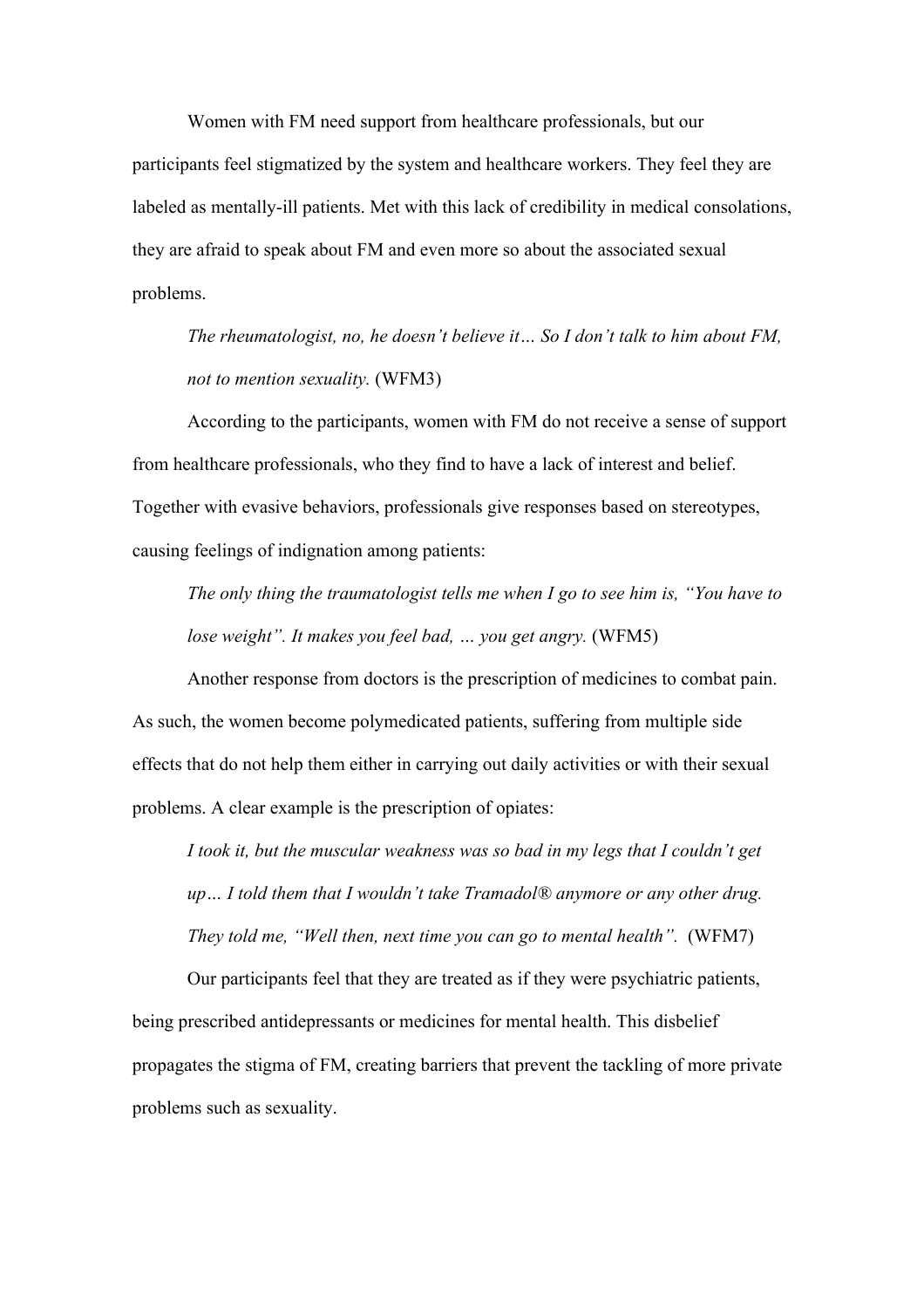*I left the consultation feeling really down… you feel like they're not listening to you. He told me that he was going to send me to a psychiatrist. There was no sensitivity… so I wasn't exactly going to talk or ask about sex.* (WFM8)

#### **2.2 Sexuality trivialized, not on the professional agenda.**

The sexual problems of women with FM seem to be absent from consultations with healthcare professionals – they are simply forgotten. This was a concern for the participants who recognize the fact that they have questions and need information:

*Well even more so when you're younger as you'll be more sexually active. And you get worried because you see your symptoms and you don't know if you're alone, if something's wrong, ugh!* (WFM-8)

Women with FM demand more training and information related to sexuality from healthcare professionals. Factors such as how FM affects sexual relations and how to overcome barriers and cope with symptoms including pain or stiffness need to be explained to women and their partners.

*No, I've never talked to anyone about sex. With the gynecologist, yes, but just the normal stuff…* (WMF6)

Healthcare professionals also need training in how to improve trust and communication with FM patients, how to clarify patients' doubts and how to avoid the "conspiracy of silence". When women diagnosed with FM discuss the physical symptoms (pain, menstrual disorders or menopause) of their illness with healthcare professionals, vague questions related to a lack of sexual desire are also asked. However, participants have not found the responses to be satisfactory, instead being met with evasive answers that neither put them at ease nor help them: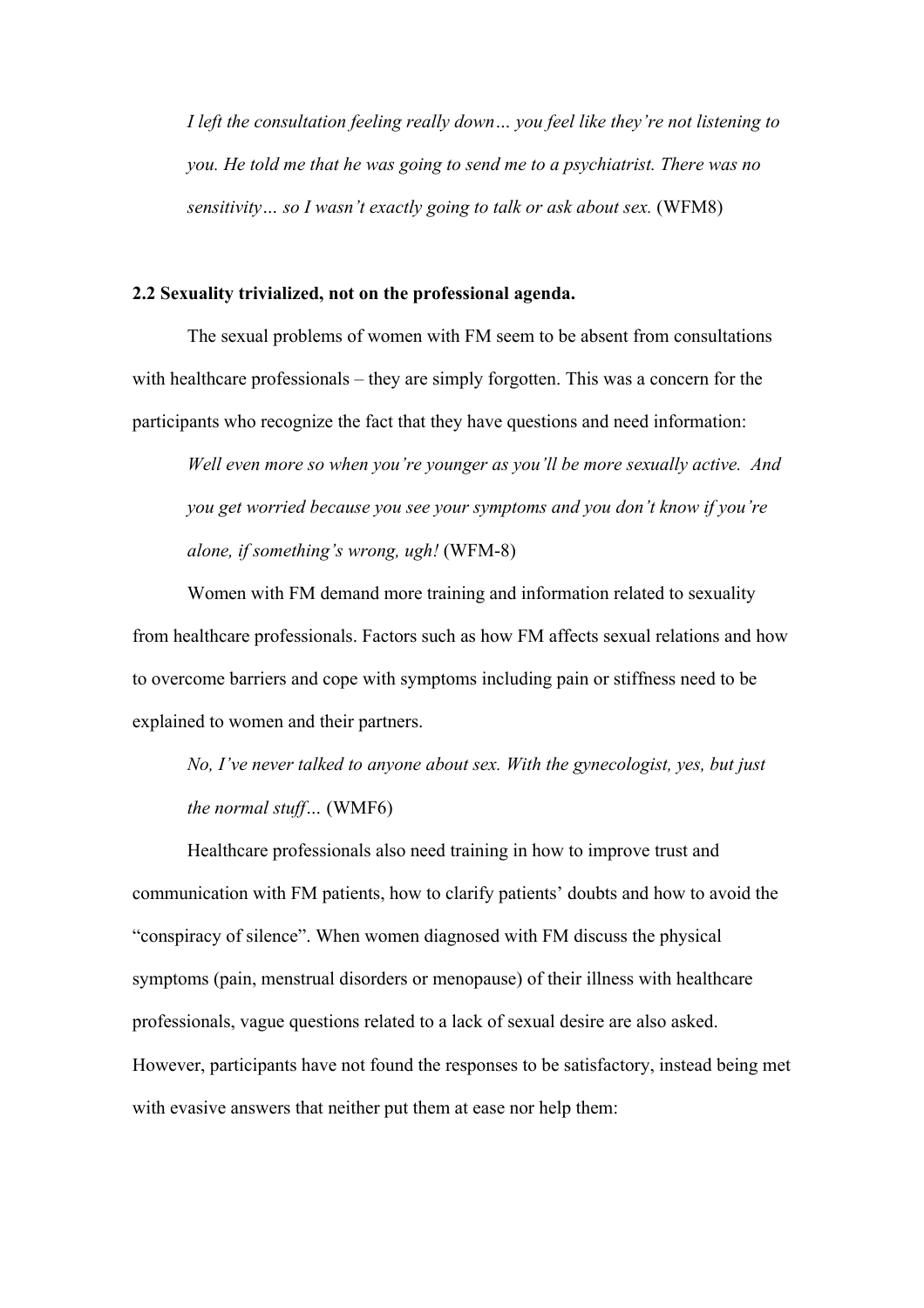*They should tell you, "If you notice some discomfort while having sex, it's normal, don't worry". It's like you have to find things out for yourself.* (WFM8)

The inadequacy of these consultations may also apply to psychologists or physiotherapists, as they do not seem to provide the support the women need either.

*With my psychologist yes, that I had a lower libido, that I was disinterested. She just listened, she told me to be patient, … but no recommendations.* (WFM1)

The lack of trust and information, together with the intimate nature of FSD, may lead women diagnosed with FM to consult professionals with whom they had a closer relationship. Although the study's participants mainly identify their GP as the professional they have known for years and, therefore, the one they would go to for advice, they also point at nurses as a source of help and support. In their opinion, problems related to female sexuality in general and with FM in particular could be addressed in nurse consultations:

*Yes, but it would also be a good idea for our health center to have a nurse dedicated to that, a nurse who was an expert in sexuality.* (FG)

In addition, they also look towards sexology professionals. The LFA itself has organized informative sessions with a sexologist, an experience that our participants regarded as positive:

*I went to a sexologist and I asked lots of questions. She answered me and helped me a lot, you know? Because ummm…, they explain things to you, tactics you couldn't even imagine and they're good to know.* (FG)

## **DISCUSSION**

The aim of our study was to explore, describe and understand the experiences of women with FM in relation to social support for FSD associated with the illness. From the analysis of our results, two main themes emerged: `searching for understanding in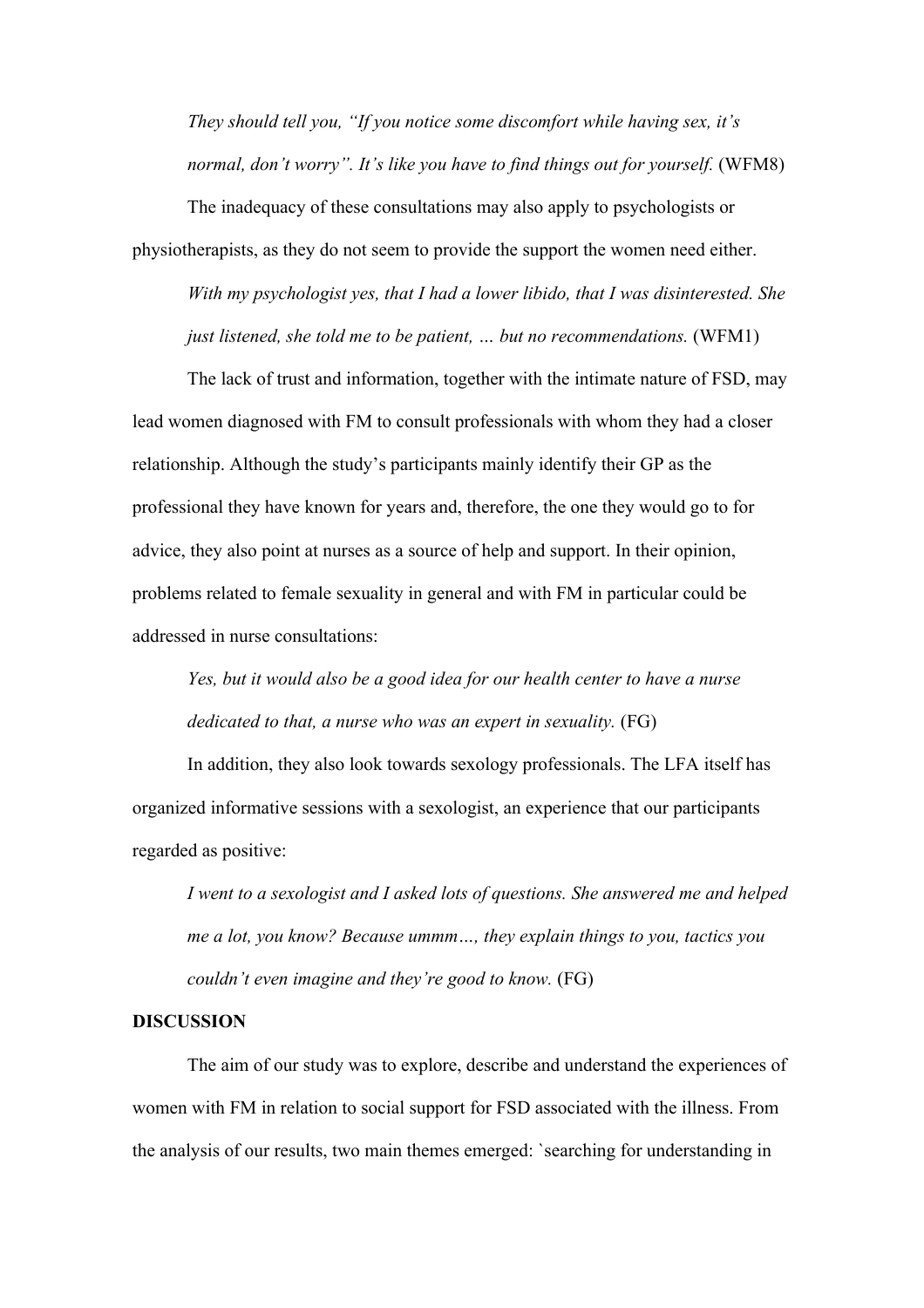socio-family support' and 'sexuality trivialized, not on the professional agenda'. Callista Roy's adaptation model (Roy, 2009) has allowed us to study FSD as a contextual stimulus that generates a coping process with the need for spousal, social and professional support. FSD is common in women with FM (Tristano, 2009; Rico-Villademoros et al., 2012), having a negative effect on all stages of sexual functioning (Ablin et al., 2011). Pain, fatigue or the difficulty to maintain certain positions leads to significant physical limitations (Burri et al., 2014). However, together with distress and anxiety, a dissatisfying or unfulfilling relationship with their partner is the main predictor of FSD in FM. Similar to other rheumatisms, partners detect changes in their sexual relationship (Poh et al., 2016) and a decline in their sex life. Their quality of life is also affected (Tutoglu et al., 2014; Anyfanti et al., 2015) and they soon become involved in the search for solutions, forming the main source of support for FSD in FM. They may even adopt an overprotective role towards their partner, with debatable results for their sexual relationship (Kool et al., 2006).

Well-being, body image and sexuality are all interlinked. Women with FM want to escape their body, which they view as shameful and/or as having betrayed them (Råheim& Håland, 2006). This situation, in turn, affects partner relations and alters the couple's relationship in general (Crooks, 2007). FM has negative effects on the patient's physical, mental and social health, affecting their quality of life and compromising their identity. Disorders related to pain (Kalichman, 2008), tiredness (Crooks, 2007), fatigue or the need to rest (Olson et al., 2015; Amasyali et al., 2015) affect motivation and sexual function. They require a constant effort to adapt, something for which support from the partner is essential (Schulman-Green et al., 2016). During the coping process, women with FM encounter problems associated with emotional (Bazzichi et al., 2013) and depressive (Orellana et al., 2009; Yilmaz, et al., 2012) disorders, together with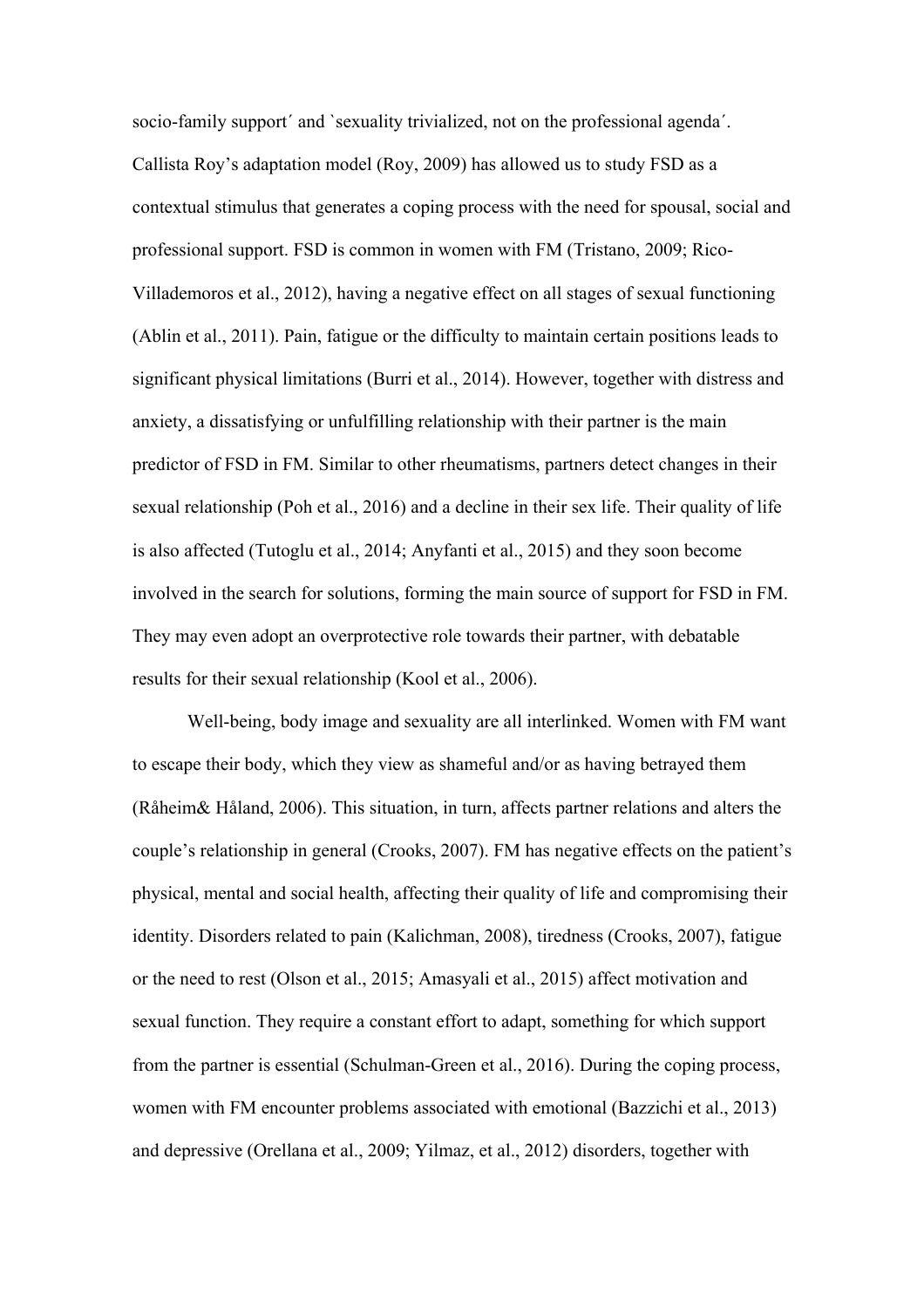those related to desire, arousal and sexual satisfaction. Issues such as avoidance behaviors (Bazzichi et al., 2013), lack of sexual relations (De Castro et al., 2013) and fear of breaking up with their partner (Poh et al., 2016) emerge. Women with FM are not receptive to their partners who they believe do not understand them (Sim & Madden, 2008; Kengen Traska et al., 2012).

As seen with other rheumatisms (Poh et al, 2016), social support is essential in FSD associated with FM. Faced with a lack of social understanding (Armentor, 2015), the family becomes a source of support for the patient's health and well-being (Kengen Traska et al., 2012). Understanding from friends and in the work environment (Juuso et al., 2014; Schulman-Green et al., 2016) may also contribute to credibility and help to reduce stigma (Armentor, 2015). However, in the patient's opinion, only someone with their problem can understand them, valuing the support of other women with FM (Juuso et al., 2014). When the illness removes them from the spaces that comprise their daily lives (Crooks, 2007) and they are faced with the loss of sexual relations (Armentor, 2015), women with FM find in patient organizations the reciprocity and social support they need to cope with and self-manage sexual problems (Kengen Traska et al., 2012; Schulman-Green et al., 2016).

A lack of credibility, legitimacy and visibility (Sim & Madden, 2008; Juuso et al., 2014) are all factors contributing to the lack of formal support for FSD in FM. Healthcare professionals trivialize sexual problems, attributing them to changes in physiological (Blümel et al, 2012) or mental health (Yilmaz, et al., 2012). Focused on physical adaptation, professionals appear distant and disinterested, limiting their support to pharmacological treatments with negative effects for female sexual normofunctioning (Bazzichi et al., 2012). FSD seems to be ignored in consultations; professionals forget this key need for quality of life in cases of FM (Anyfanti et al.,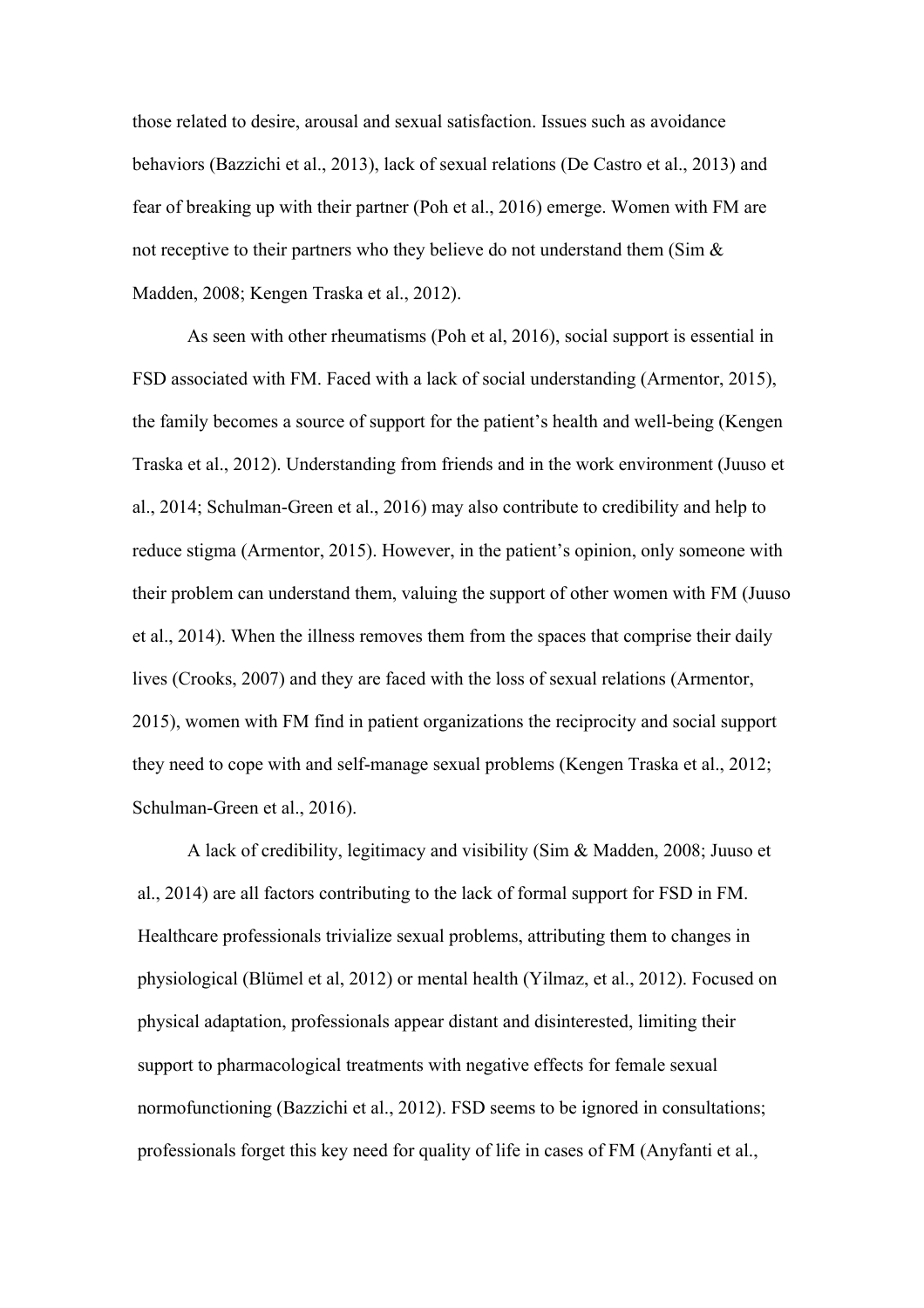2015). According to our results, in their constant fight for adaptation everyday life (Uva, Solbrække, Kirkevold, & Mengshoel, 2015), women with FM want to be listened to (Sim & Madden, 2008), to be taken seriously and to participate in decision-making (Juuso et al., 2014). When faced with asymmetric relations, they require understanding, information and support.

An evaluation of FSD needs to be incorporated into the routine care for women with pain, chronic fatigue, surgical treatment or fibromyalgia (Lin, 2014; Burri et al., 2014) and considered in conjunction with aspects related to physical, psychological and social support (Tristano, 2009; Orellana et al., 2009; Blazquez et al., 2015). Women require information and guidance related to sexual issues, indicating the family doctor, a sexologist or nurses as appropriate figures. Nurses trained in sexology could provide formal support for FSD in FM, giving advice on positions, the use of physical means or the exploration of alternative methods of sexual expression (Tristano, 2009). A comprehensive and individualized assessment of FSD in FM could help to manage symptoms and improve the coping process.

## **Limitations**

Our results could have varied depending on the sample chosen. Future research on social support for FSD in women with FM could include partners, homosexuals or healthcare professionals.

#### **CONCLUSION**

Sexually-active women experience negative changes in their sexual life after being diagnosed with FM. A decrease in the frequency and the quality of sexual relations is a problem that affects both women's and their partners' quality of life. FSD seems to be hidden in the framework of a stigmatized illness. Together with treatment or therapy, women need socio-family support. This is mainly found in their partners and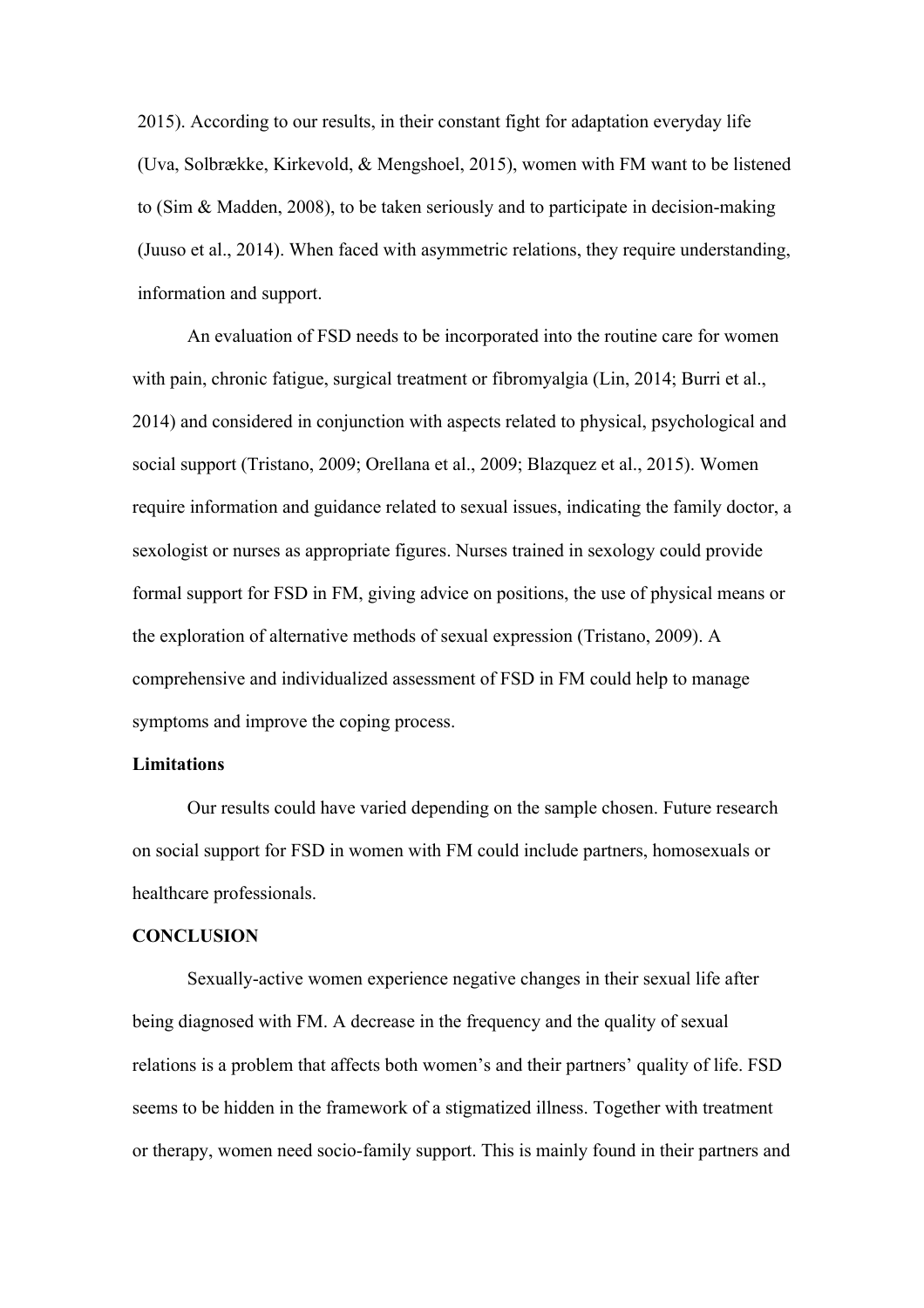organizations for patients with FM. However, they feel that they are misunderstood, unable to respond to the sexual demands of their partner and fear being abandoned. The lack of formal support is another recurring issue in their lives. Healthcare professionals trivialize FSD in FM, which is immersed in a conspiracy of silence. Although the women and their partners try to adapt, they require information and support that they cannot find. Women with FM look towards the family doctor, nurses or sexologists as healthcare professionals who would be an appropriate figure to improve guidance and support in the management of sexual problems.

#### **Relevance to clinical practice**

FM has negative consequences for a woman's sexual life; FSD is a focal stimulus that can affect family, partner, work and social relationships. Women with FM need support to cope with sexual problems, which they mainly find in their partner and patient organizations. Although health professionals are involved in the physiological adaptation, patients complain about invisibility and a lack of information. Nurses could improve patients' coping process through supporting their physiological adaptation, strengthening their role, self-concept and interdependence modes, and encouraging selfmanagement of FSD in FM.

#### **Declaration of Conflicting Interests**

The authors declare no potential conflicts of interest with respect to the research, authorship, and/or publication of this article.

## **Funding**

The author(s) received no financial support for the research, authorship, and/or publication of this article.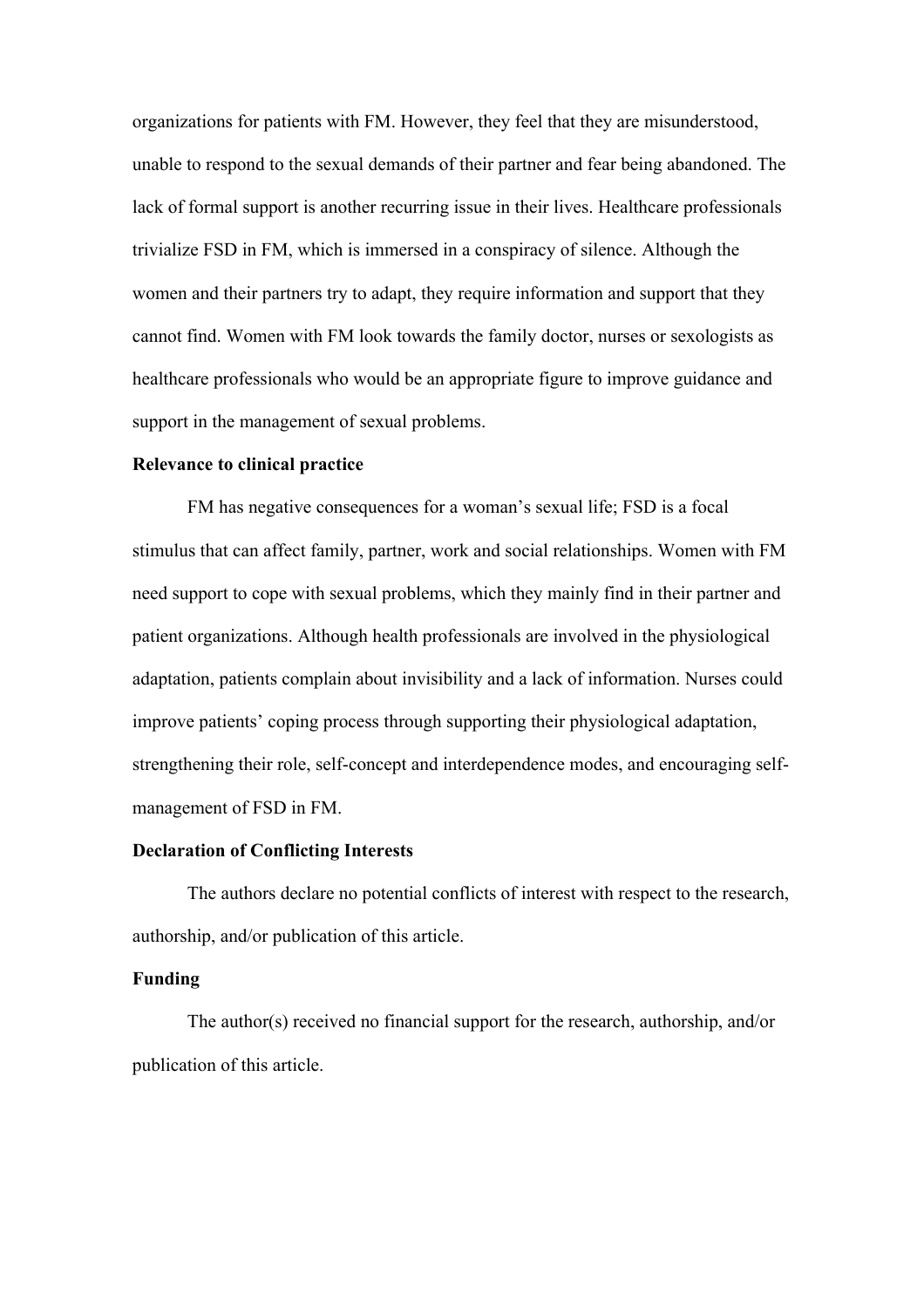#### **REFERENCES**

Ablin, J.N., Gurevitz, I., Cohen, H., & Buskila, D. (2011). Sexual dysfunction is correlated with tenderness in female fibromyalgia patients. *Clinical and Experimental Rheumatology, 29*, 44-48.

Amasyali, A.S., Taştaban, E., Amasyali, S.Y., Turan, Y., Kazan, E., Sari, E., …Erol, H. (2015). Effects of low sleep quality on sexual function, in women with fibromyalgia. *International Journal of Impotence Research*. Retrieved from http://dx.doi.org/10.1038/ijir.2015.31.

- Anyfanti, P., Triantafyllou, A., Panagopoulos, P., Triantafyllou, G., Pyrpasopoulou,A., Chatzimichailidou, … Douma, S. (2015). Predictors of impaired quality of life in patients with rheumatic diseases. *Clinical Rheumatology*, 1-7. Retrieved from: http://link.springer.com/article/10.1007/s10067-015-3155-z/fulltext.html
- Armentor, J.L. (2015). Living with a contested, stigmatized illness: experiences of managing relationships among women with fibromyalgia. *Qualitative Health Research,* 1-12*.* Retrieved from: http://0-

qhr.sagepub.com.almirez.ual.es/content/early/2015/12/12/1049732315620160.full.pd f+html.

- Arnold, L.M., Crofford, L.J., Mease, P.J., Burgess, S.M., Palmer. S.C., Abetz. L. … Martin, S.A. (2008). Patient perspectives on the impact of fibromyalgia. *Patient Education and Counseling*, 73, 114–120.
- Bazzichi, L., Giacomelli, C., Rossi, A., Sernissi, F., Scarpellini, P., & Consensi, A. (2012). Fibromyalgia and sexual problems. *Reumatismo, 64*, 261-267.
- Bazzichi, L., Rossi, A., Giacomelli, C., Scarpellini, P., Conversan, C., Sernissi, F. … Bombardieri, S. (2013). The influence of psychiatric comorbidity on sexual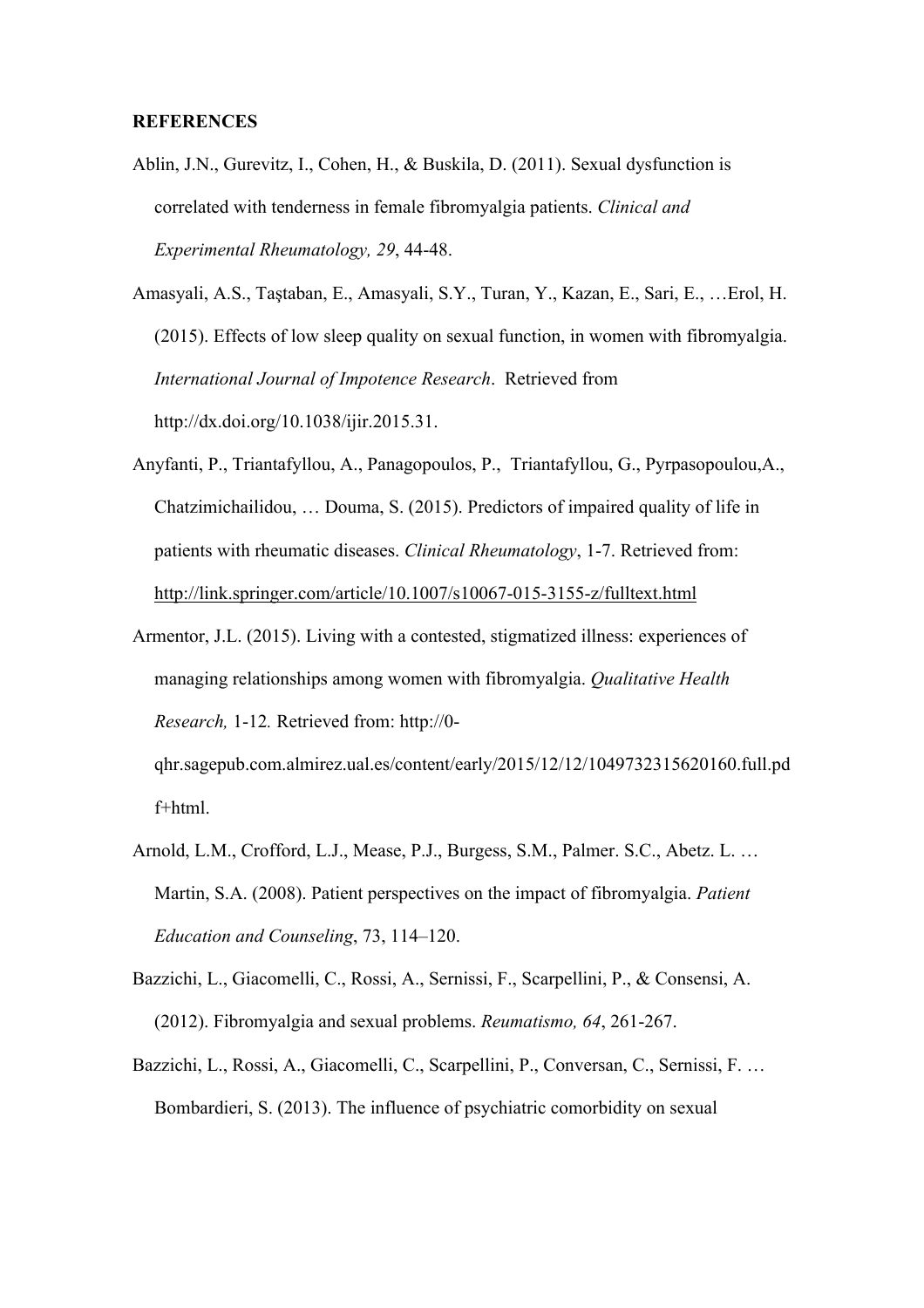satisfaction in fibromyalgia patients. *Clinical and Experimental Rheumatology, 31*, 81-85.

- Blazquez, A., Ruiz, E., Aliste, L., García-Quintana, A., & Alegre, J. (2015). The effect of fatigue and fibromyalgia on sexual dysfunction in women with chronic fatigue syndrome. *Journal of Sex and Marital Therapy, 41*, 1-10.
- Burri, A., Greven, C., Leupin, M., Spector, T., & Rahman, Q. (2012). A multivariate twin study of female sexual dysfunction. *The Journal of Sexual Medicine*, *9*, 2671– 2681.
- Burri, A., Lachance, G. & Williams, F.M. (2014). Prevalence and risk factors of sexual problems and sexual distress in a sample of women suffering from chronic widespread pain*. The Journal of Sexual Medicine, 11*, 2772-2784.
- Crooks, V.A. (2007). Exploring the altered daily geographies and lifeworlds of women living with fibromyalgia syndrome: A mixed-method approach. *Social Science & Medicine*, *64*, 577–558.
- De Castro, C., Henrique, L.C., Vanderley. A.C., Freire. J., Corrêa. R.A., Kozak, C, … Dos Santos, L.L. (2013) Frequência de disfunção sexual em mulheres com doenças reumáticas [Frequency of sexual dysfunction in women with rheumatic diseases]. *Revista Brasileira de Reumatologia, 53*, 35–46.
- Fleming, V., Gaidys, U., & Robb, Y. (2003). Hermeneutics research in nursing: developing a Gadamerian-based research method. *Nursing Inquiry*, *10*, 113–120.
- Gadamer, H.G. (2005). *Verdad y método* [True and Method]. Salamanca, Spain: Sígueme.
- Grape, H.G., Solbrække, K.N., Kirkevold, M., & Mengshoel A.M (2015). Staying healthy from fibromyalgia is ongoing hard work. *Qualitative Health Research*, 25,679-688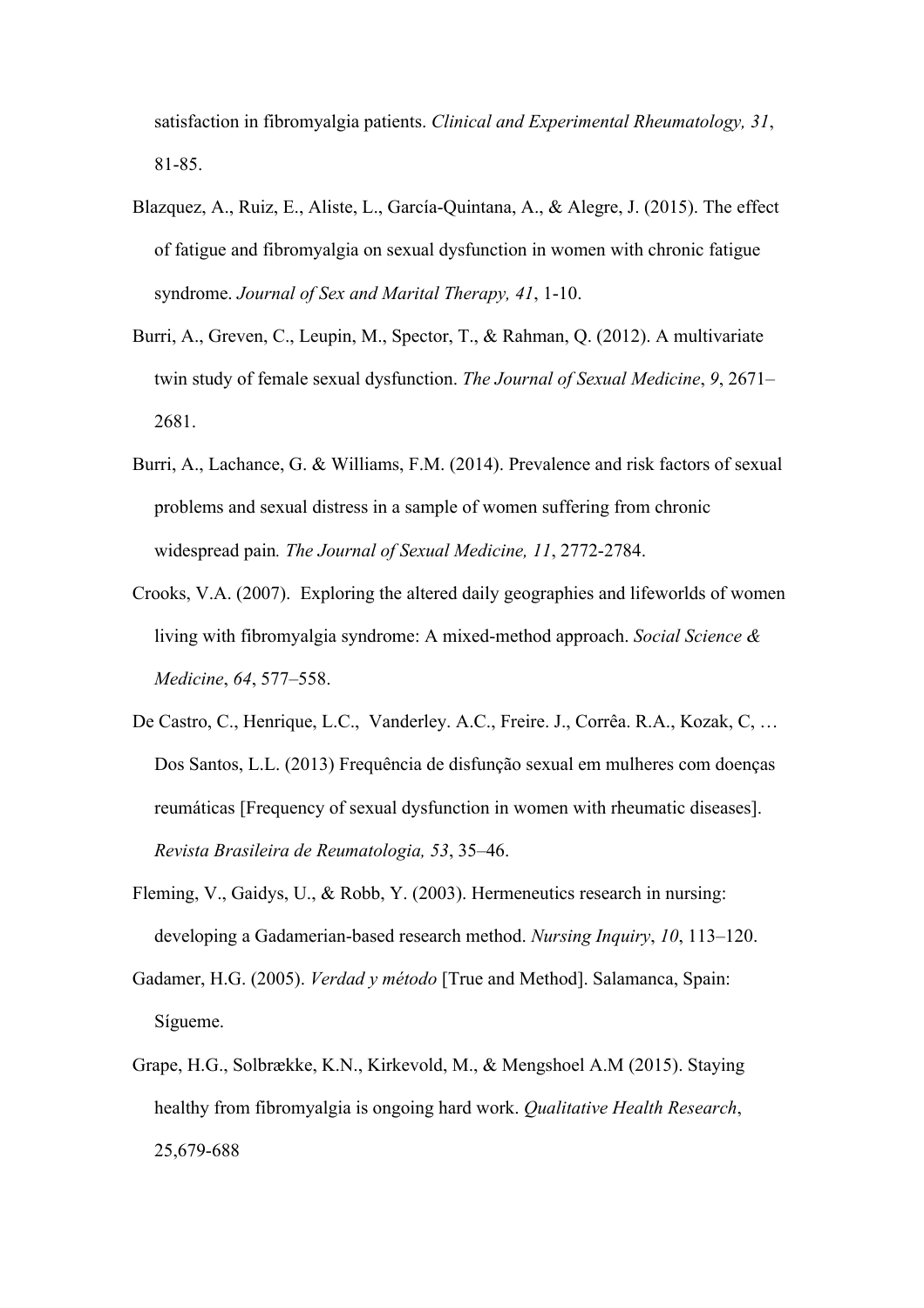- Häuser, W., Koss, M., Üceyler, N., Klose, P., & Sommer C. (2011). Emotional, physical, and sexual abuse in fibromyalgia syndrome: a systematic review with metaanalysis. *Arthritis Care & Re*s*earch***,** *63*, 808–820.
- Juuso, P., Skär, L., Olsson, M., & Söderberg, S. (2014). Meanings of being received and met by others as experienced by women with fibromyalgia. *Qualitative Health Research, 24*, 1381-1390.
- Kalichman, L. (2008). Association between fibromyalgia and sexual dysfunction in women. *Clinical Rheumatology, 28*, 365-369.
- Kengen Traska, T., Rutledge, D.N., Mouttapa, M., Weiss, J., & Aquino J. (2012). Strategies used for managing symptoms by women with fibromyalgia. *Journal of Clinical Nursing*, *21*, 626-635.
- Lin, Y. H. (2014). Sexual dysfunction in women after low anterior resection. *Clinical Nursing Research*, *23*, 216-226.
- Lisboa, L.L., Sonehara, E., Oliveira, K.C., Andrade, S.C., & Azevedo GD. (2015). Kinesiotherapy effect on quality of life, sexual function and climacteric symptoms in women with fibromyalgia. *Revista Brasileira de Reumatologia, 55*, 209-215.
- MHSPE (Ministry of Health, Social Policy and Equality). Government of Spain. (2011). *Fibromyalgia*. Retrieved from:

http://www.msssi.gob.es/profesionales/prestacionesSanitarias/publicaciones/docs/fibr omialgia.pdf

- Olson, K., Zimka, O., & Stein, E. (2015). The nature of fatigue in chronic fatigue syndrome. *Qualitative Health Research*, *25*, 1410–1422.
- Orellana, C., Gratacós, J., Galisteo, C., & Larrosa, M. (2009). Sexual dysfunction in patients with fibromialgia. *Current Rheumatology Reports, 11*, 437-442.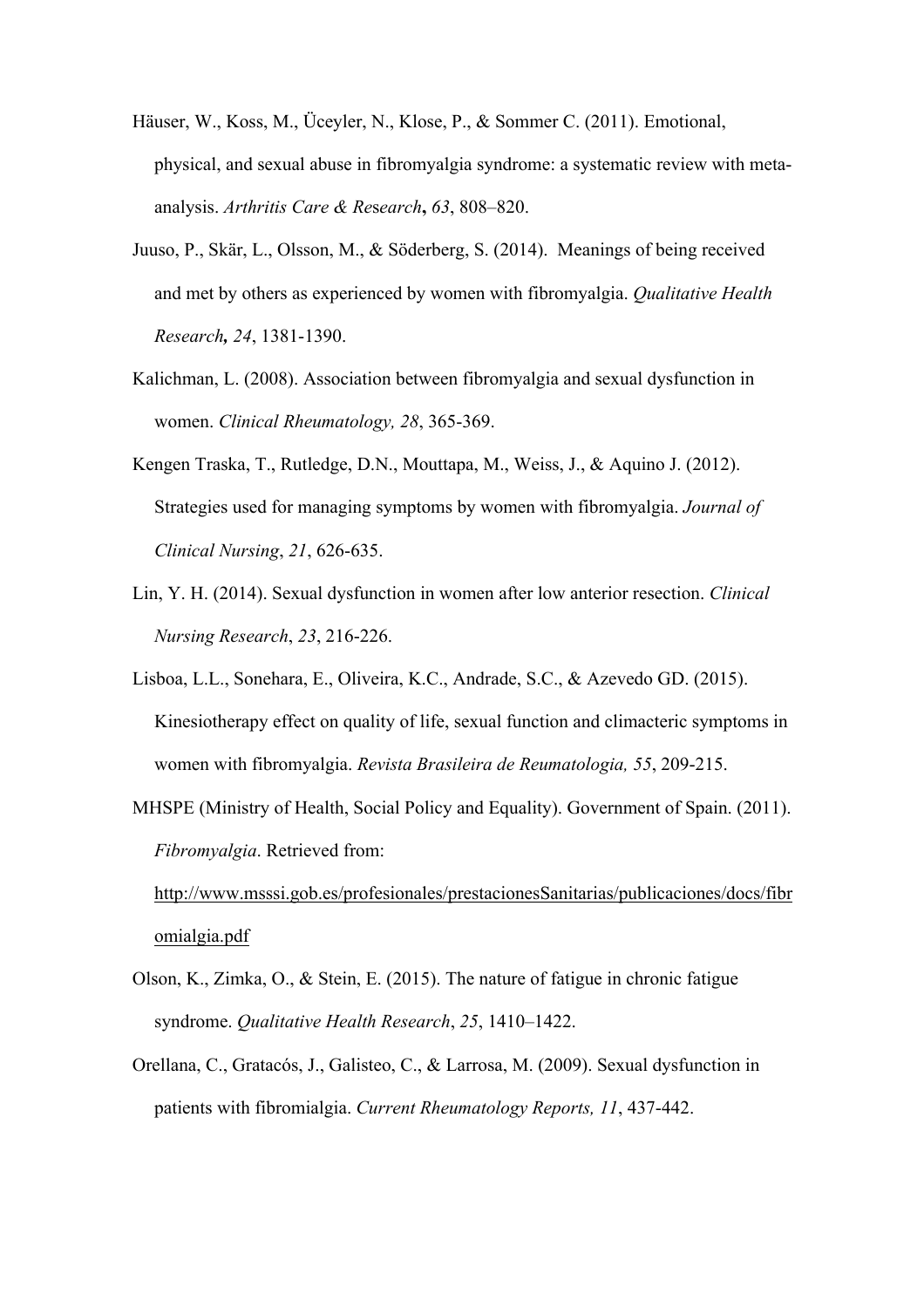Poh, L.W., He, H.G., Chan, W.C., Lee, C.S., Lahiri, M., Mak, A., & Cheung, P.P. (2016). Experiences of patients with rheumatoid arthritis: a qualitative study. *Clinical Nursing Research*, Feb. 9. Retrieved from:

http://cnr.sagepub.com/content/early/2016/02/08/1054773816629897.long

- Queiroz, L.P. (2013). Worldwide epidemiology of fibromyalgia. *Current Pain and Headache Reports*, *17*, 356.
- Råheim, M., & Håland, W. (2006). Lived experience of chronic pain and fibromyalgia: women's stories from daily life. *Qualitative Health Research, 16*, 741-761.
- Rico-Villademoros, F., Calandre, E.P., Rodríguez-López, C.M., García-Carrillo, J., Ballesteros, J., Hidalgo-Tallón, J. & García-Leiva, J.M. (2012). Sexual functioning in women and men with fibromyalgia*. The Journal of Sexual Medicine*, *9*, 542-549.
- Roy, S.C. (2009). *The Roy adaptation model*, 3rd ed. Uppler Saddle River, NJ, USA: Pearson.
- Schulman-Green, D., Jaser, S.S., Park, C., & Whittemore, R. (2016). A metasynthesis of factors affecting self-management of chronic illness. *Journal of Advanced Nursing, 19 .* Retrieved from: http://0-

onlinelibrary.wiley.com.almirez.ual.es/doi/10.1111/jan.12902/epdf

- Sim, J., & Madden, S. (2008). Illness experience in fibromyalgia syndrome: a metasynthesis of qualitative studies. *Social Science & Medicine, 67*, 57–67.
- Thiagarajah, A.S., Guymer, E.K., Leech, M., & Littlejohn GO. (2014). The relationship between fibromyalgia, stress and depression. *International Journal of Clinical Rheumatology, 9*, 371–384.
- Tristano, A.G. (2009). The impact of rheumatic diseases on sexual function. *Rheumatology International, 29,* 853-860.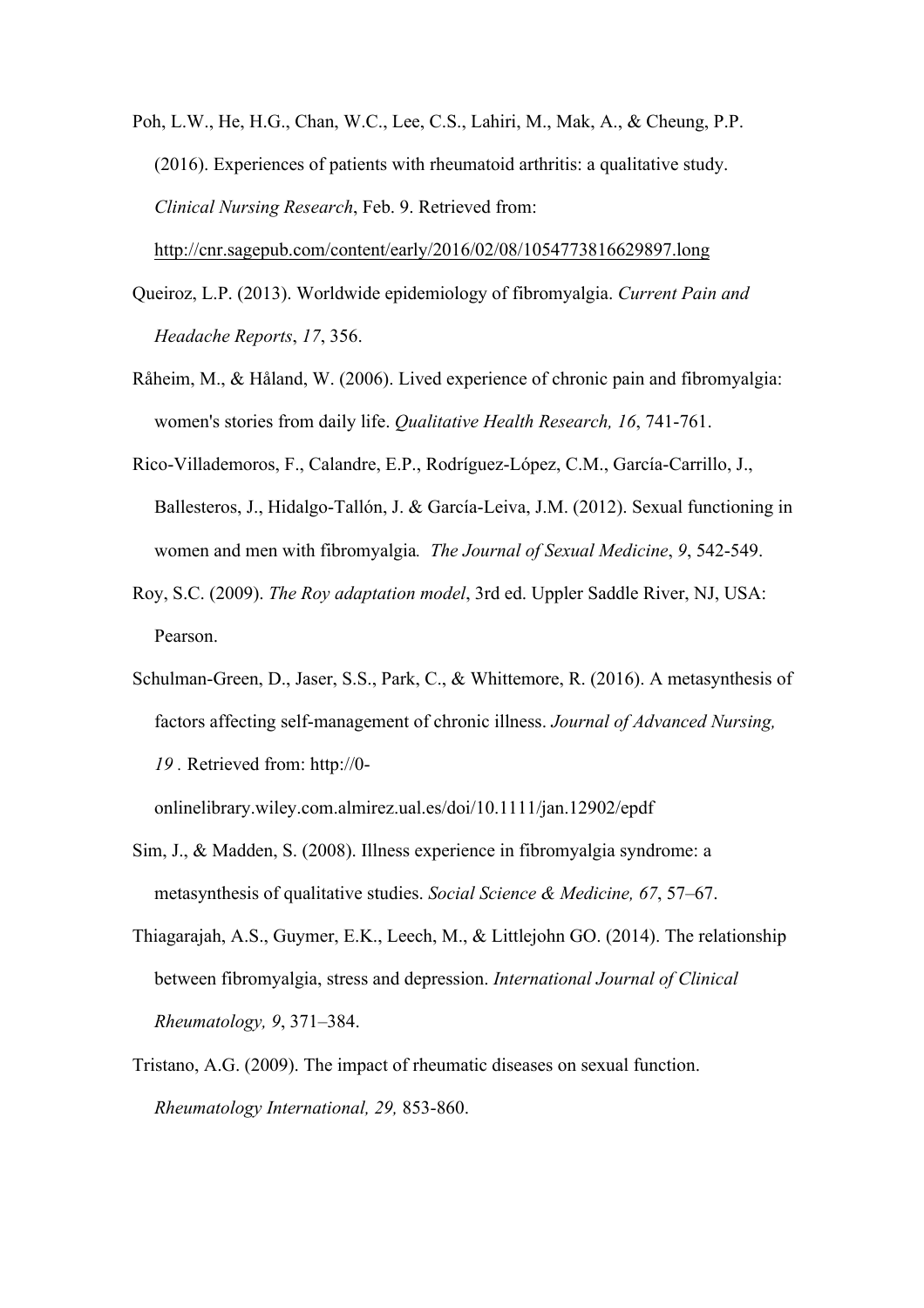- Tutoglu, A., Boyaci, A., Koca, I.,Celen, E. & Korkmaz. N. (2014). Quality of life, depression, and sexual dysfunction in spouses of female patients with fibromyalgia. *Rheumatology International*, *34*, 1079-1084.
- Uva, H.E., Solbrække, K.N., Kirkevold, M., & Mengshoel, A.M. (2015). Staying healthy from fibromyalgia is ongoing hard work. *Qualitative Health Research*, *25*, 679-688.
- Wolfe, F., Clauw, D.J., Fitzcharles, M.A., Goldenberg, D.L., Katz. R.S., Mease, P. … Yunus, MB. (2010). The American College of Rheumatology preliminary diagnostic criteria for fibromyalgia and measurement of symptom severity. *Arthritis Care and Research*, *62*, 600–610.
- Yilmaz, H., Yilmaz, S.D., & Erkin, G. (2012). The effects of fibromyalgia syndrome on female sexual function. *Sexuality and Disabilility, 30*, 109–113.
- Zielinski, R.E. (2013). Assessment of women's sexual health using a holistic, patientcentered approach. *Journal of Midwifery &Women's Health*, *58*, 321-327.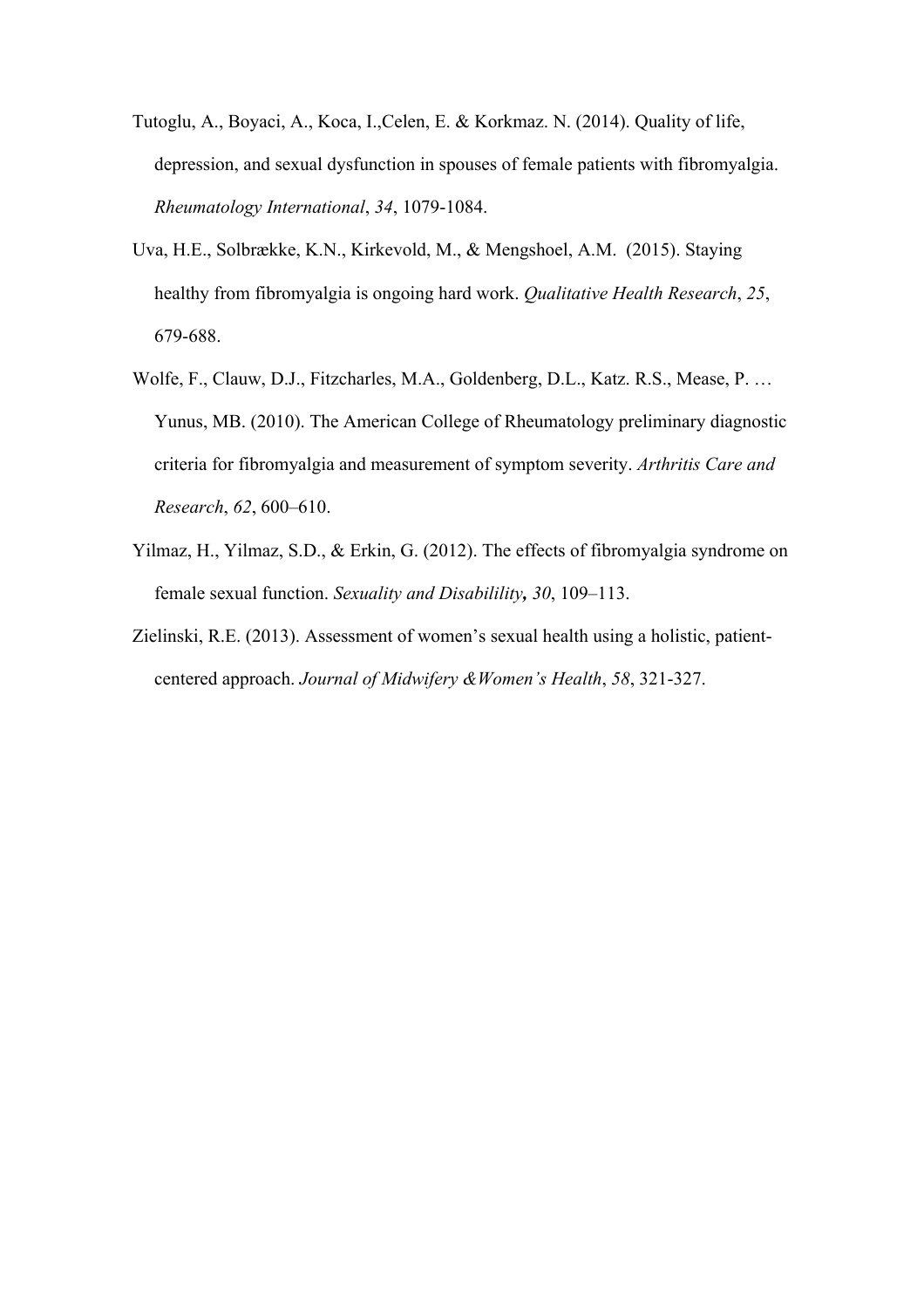|                  |            |     | FM (years)   | Profession/area  | Employed/in    |
|------------------|------------|-----|--------------|------------------|----------------|
| Participant      | <b>Sex</b> | Age |              | of work          | work           |
| FGW1             | Female     | 35  | 12           | Teacher (Primary | N <sub>0</sub> |
|                  |            |     |              | school)          |                |
| FGW <sub>2</sub> | Female     | 47  | 16           | Teacher          | Yes            |
| FGW3             | Female     | 56  | 17           | Cleaner          | Yes            |
| FGW4             | Female     | 32  | 9            | Farmer           | Yes            |
| FGW5             | Female     | 54  | 18           | Administration   | Yes            |
| WFM1             | Female     | 30  | 16           | Teacher          | N <sub>0</sub> |
| WFM2             | Female     | 52  | 20           | Cleaner          | N <sub>0</sub> |
| WFM3             | Female     | 46  | 10           | Cleaner          | Yes            |
| WFM4             | Female     | 49  | 15           | Cleaner          | Yes            |
| WFM5             | Female     | 53  | 5            | Administration   | Yes            |
| WFM6             | Female     | 49  | 22           | Administration   | Yes            |
| WFM7             | Female     | 50  | 25           | Administration   | N <sub>o</sub> |
| WFM8             | Female     | 30  | $\mathbf{2}$ | Daycare center   | No             |

**Table 1.** Socio-demographic data of the participants (N=13).